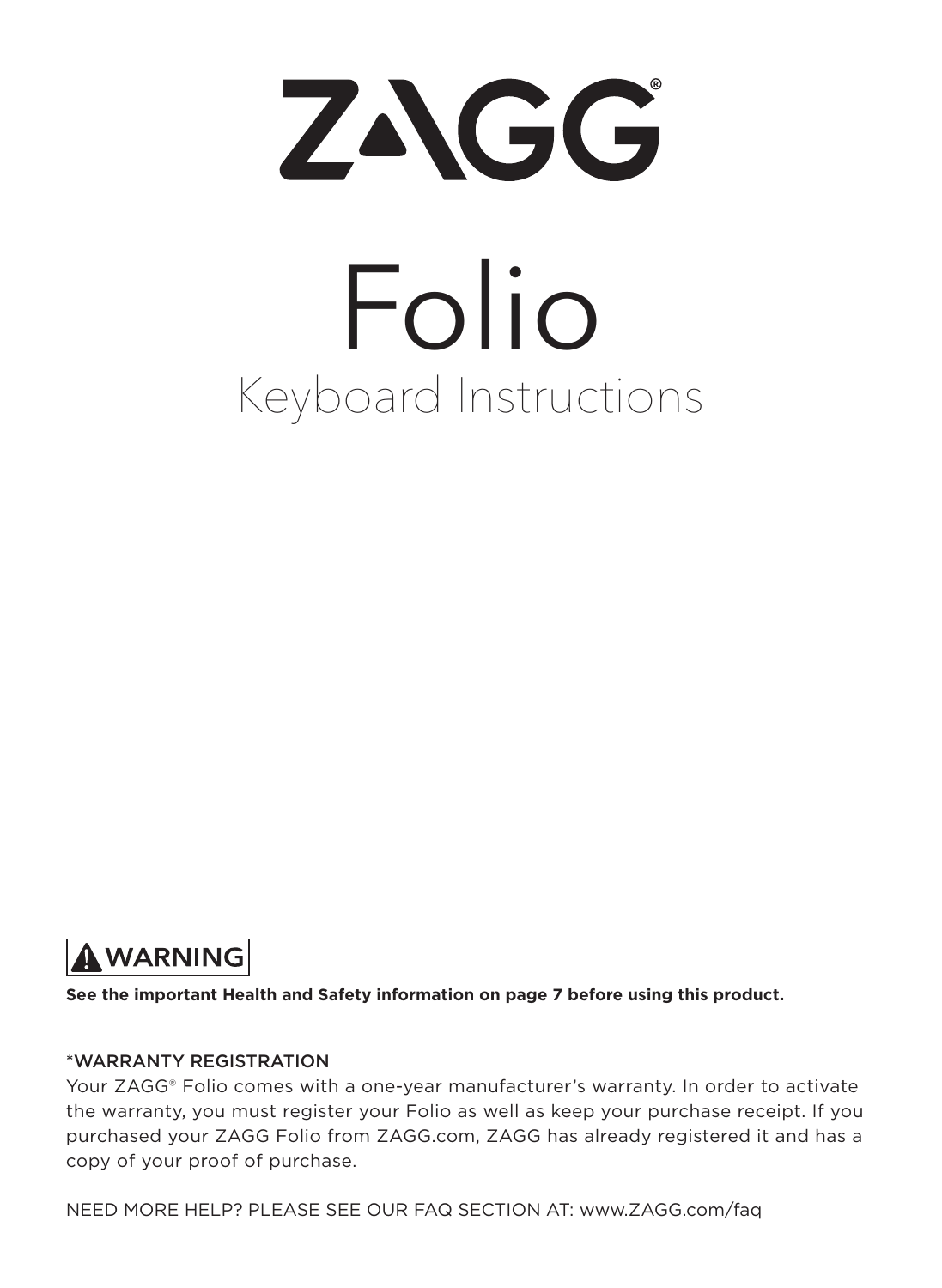#### INSERTING/REMOVING YOUR iPad®

To insert your iPad into the Folio, start with the Folio's keyboard facing you. Then, with your iPad in landscape mode and the volume control buttons facing out (the Home button is on your right) set the bottom half of your iPad in the cover, making sure it is settled (you may need to apply light pressure to your iPad to ensure it is settled at the bottom of the cover). Next, snap the top half into the cover. Check all corners to make sure they have seated properly as well.

When your iPad is secure in the Folio, you can close it and cleverly placed magnets will activate your iPad's sleep/wake feature to help preserve battery life. Simply open your Folio to wake your iPad.

To easily remove your iPad, grasp the top of the Folio's cover in the middle and apply a light pressure to the back of your iPad. Grasp your iPad's exposed side and lift/pull away from the Folio.

#### POWERING ON AND OFF

To turn your Folio on, press the Power button. A green LED on the battery key will illuminate briefly while the keyboard powers up. To turn your Folio off, press and hold the Power button for three seconds. A red LED will flash, indicating your Folio has turned off.





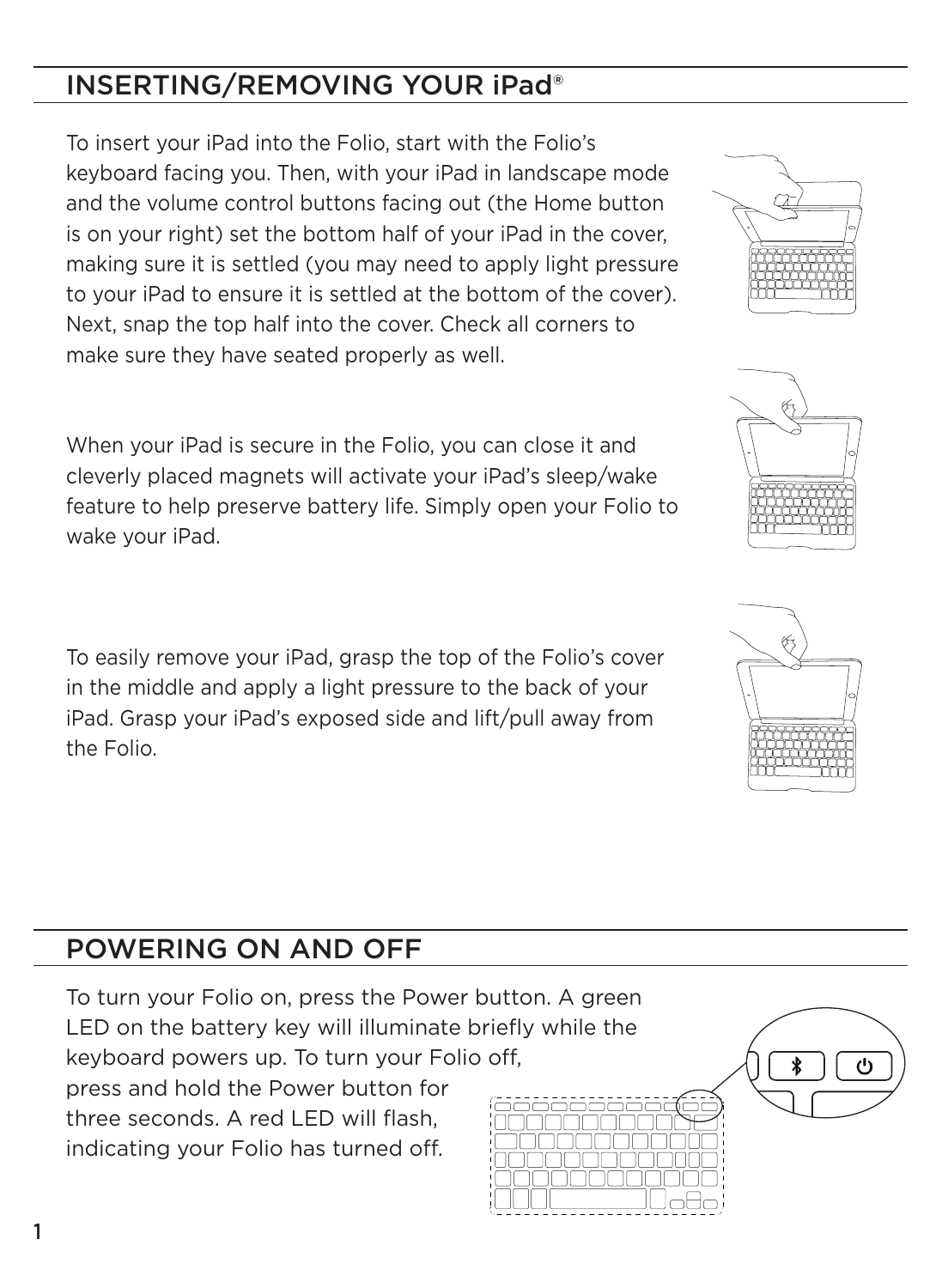#### PAIRING YOUR ZAGG Folio

Pairing your Folio with your iPad is easy. It should only need to be paired once, using the following directions. If the connection between your iPad and Folio is ever lost, repeat these steps.

- 1. On your iPad select: SETTINGS > BLUETOOTH > ON.
- 2. Press and hold the Bluetooth button for three seconds. A blue LED under the Power key will flash until your Folio and iPad are paired.
- 3. Your iPad will display "ZAGG Folio" as an available device. Select this option to complete pairing.



#### **CHARGING**

Your Folio features a powerful lithium polymer battery that lasts for up to two years of normal use between charges\*. It comes with a charging cable you can use to charge your keyboard quickly and conveniently. To charge your Folio, follow these steps:

- 1. Plug the micro USB connector into the charging port.
- 2. Plug the regular USB connector into any 5V USB outlet.
- 3. A red LED on the battery key will illuminate to indicate your Folio is charging. Wait until this light turns off, indicating a full charge. It usually takes 2-4 hours to completely charge your Folio.
- 4. Remove the micro USB connector and enjoy your Folio for up to two years before you need to charge it again.

 *\* Normal use is approximately one hour of use per day without the backlit feature. Using the backlit feature will impact battery life and will require more frequent charging.*

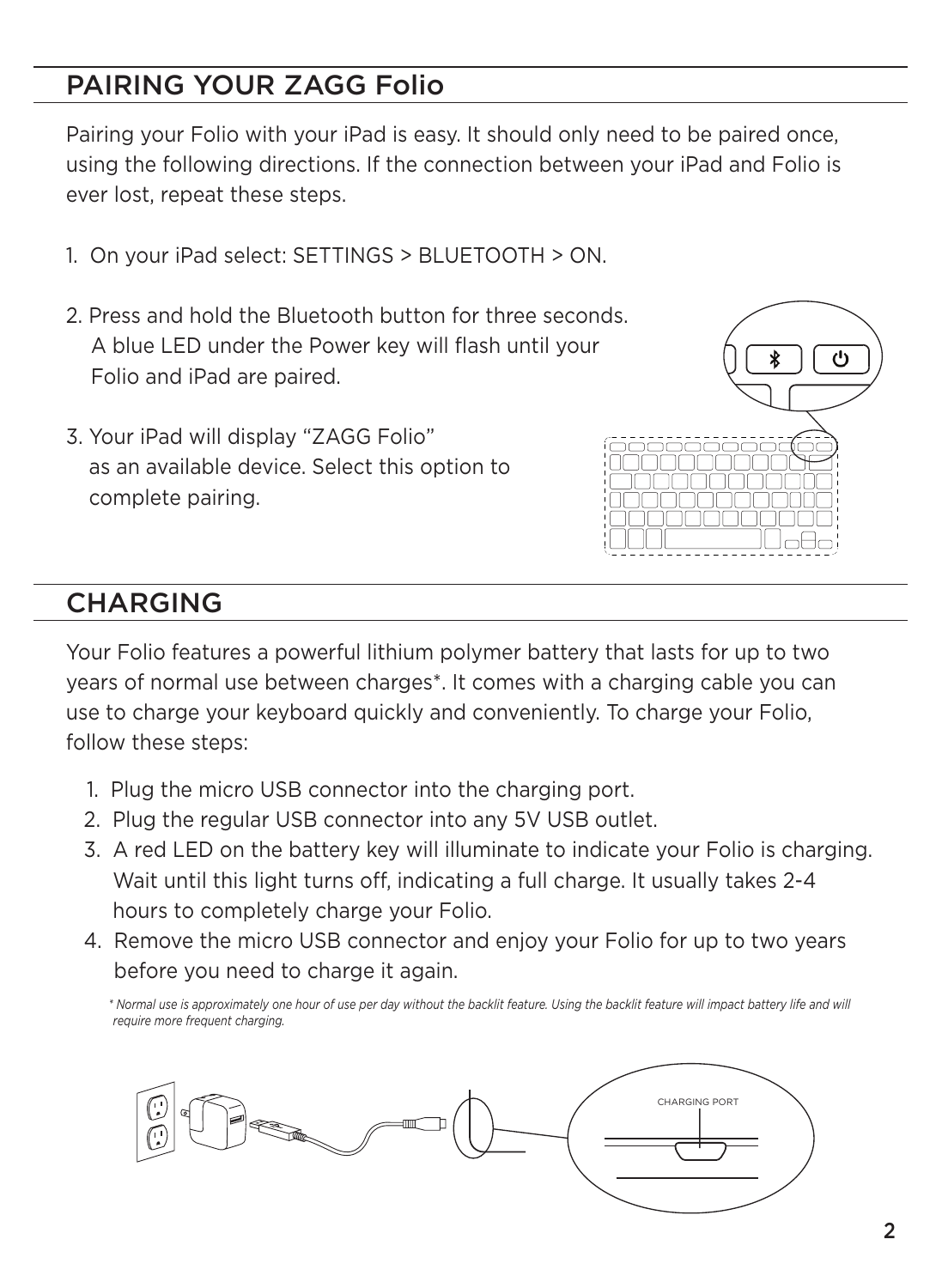#### BATTERY LIFE

As mentioned, the Folio features a powerful, rechargeable battery that lasts up to two years between charges. To check your Folio's remaining battery power, simply press Fn + the battery key. The LED indicator will flash one of three ways.

- 1. Three green flashes indicate 50% or more battery life remaining.
- 2. Three yellow flashes indicate between 25%-49% battery life remaining.
- 3. Three red flashes indicate less than 25% battery life remaining. When your Folio reaches critical battery level, the red light will flash once every five minutes.

To help preserve battery life, your Folio will enter sleep mode if left on and not used for several minutes. To awaken your Folio, press any key. The Folio's battery has no memory and may be charged whenever you wish. For optimal battery life turn your Folio off when not in use for a prolonged time.

#### SPECIAL FUNCTION KEYS

Your Folio keyboard has been designed with the following special function keys to give you more control of your iPad:

- **Home –** Displays your iPad's home screen.
- **Lock** Activates and deactivates your iPad's sleep mode.
- **Mic** Activates Siri from your keyboard. ۰
- **Search** Opens your iPad's search function.
- **Fn + Search (iPad mini only)** Opens your iPad's search function.
- **EXEET Keyboard Hide/Show Hides or shows your iPad's on-screen keyboard.**
- **Fn + Keyboard Hide/Show (iPad mini only)** Hides or shows your iPad's onscreen keyboard.
- **Previous Track** Skips to the previous track on your current playlist.
- **Play/Pause** Starts or stops your current playlist.
- **Next Track** Skips to the next track on your current playlist.
- **Mute** Mutes your iPad's audio.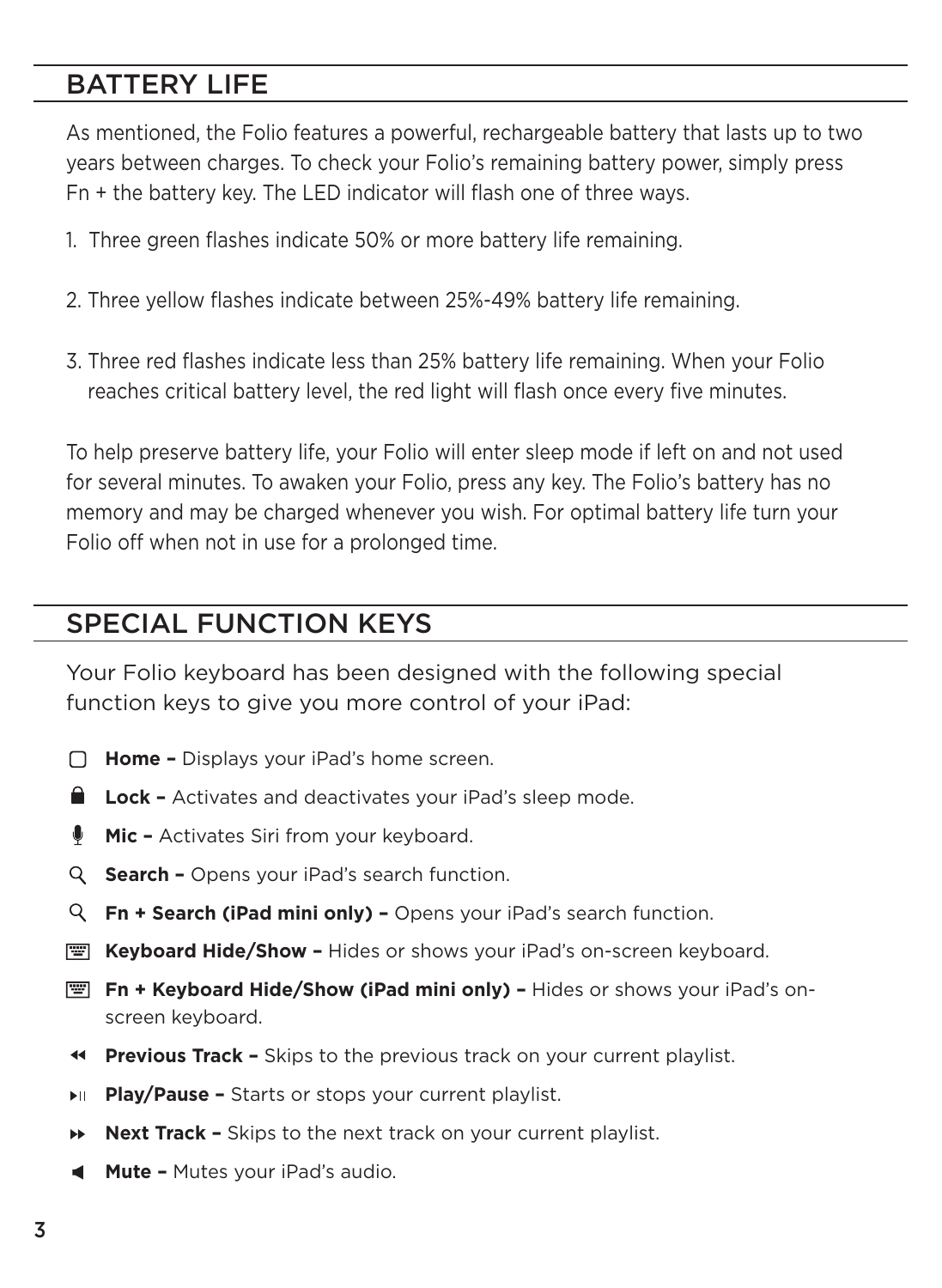- $\blacktriangleleft$ **Volume Down –** Decreases your iPad's volume.
- $\blacktriangleleft$  )) **Volume Up –** Increases your iPad's volume.
- caps **Caps Lock –** Activates the Caps Lock feature. When Caps Lock is on a blue indicator light will remain lit until Caps Lock is turned off. To turn Caps Lock off, simply press Caps Lock again.
- caps **Fn + Caps (iPad mini only) –** Activates the Caps Lock feature. When Caps Lock is on a blue indicator light will light and remain lit until Caps Lock is turned off. To turn Caps Lock off, hold the fn key and press caps again.
- ⊕ **World Symbol –** Toggles between international keyboards (when activated in your iPad's settings).
- Ĥ **Fn + CTRL + Battery Symbol –** Indicates remaining battery life.
- ☀ **Fn + Backlight Symbol (Backlit Keyboards Only) –** Activates your Folio's backlight feature. Press it again to turn the lights off.

*NOTE: The backlights will automatically turn off after a couple seconds if not being used. Begin typing again to activate them.* 

Delete **Fn + Delete –** Forward delete.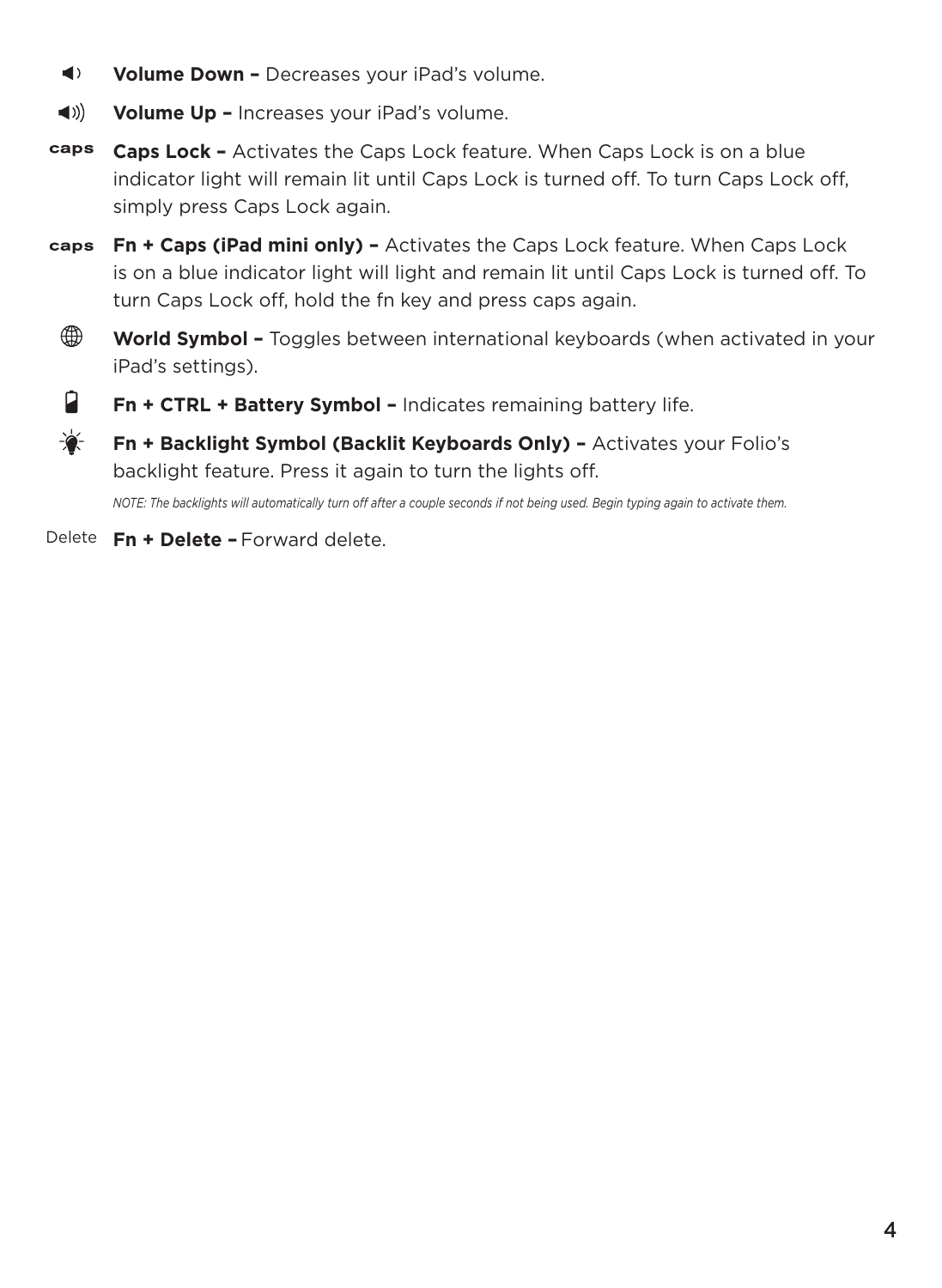#### TROUBLESHOOTING

If your iPad does not respond to your Folio there may be a simple explanation such as a dead battery or an unsuccessful pairing. Please use the following to help troubleshoot your situation. If none of the following solve your issue, then please contact ZAGG Customer Service and one of our trained professionals will be happy to assist you.

- 1. Restart your iPad by holding down the home and power button until the Apple® logo appears on the screen.
- 2. Turn your Folio off and back on. You should see the LED illuminate briefly, if not, charge your Folio.
- 3. After charging, turn your Folio on. If the LED does not illuminate, and your keyboard doesn't operate correctly, please contact ZAGG's customer service.
- 4. If your Folio cannot establish or maintain a Bluetooth connection, reset the Bluetooth module by charging your keyboard.
- 5. Forget and re-pair your Folio. On your iPad, select: SETTINGS > BLUETOOTH > ON. If you see "ZAGG Folio" listed as an available device, touch the arrow to the right of it and choose to have your iPad forget the device.
- 6. Push the Bluetooth button on your Folio and watch for the LED to flash blue.
- 7. Your iPad should display "ZAGGkeys Folio" as an available device. Select it.
- 8. If your iPad gives you an error message, repeat the pairing process.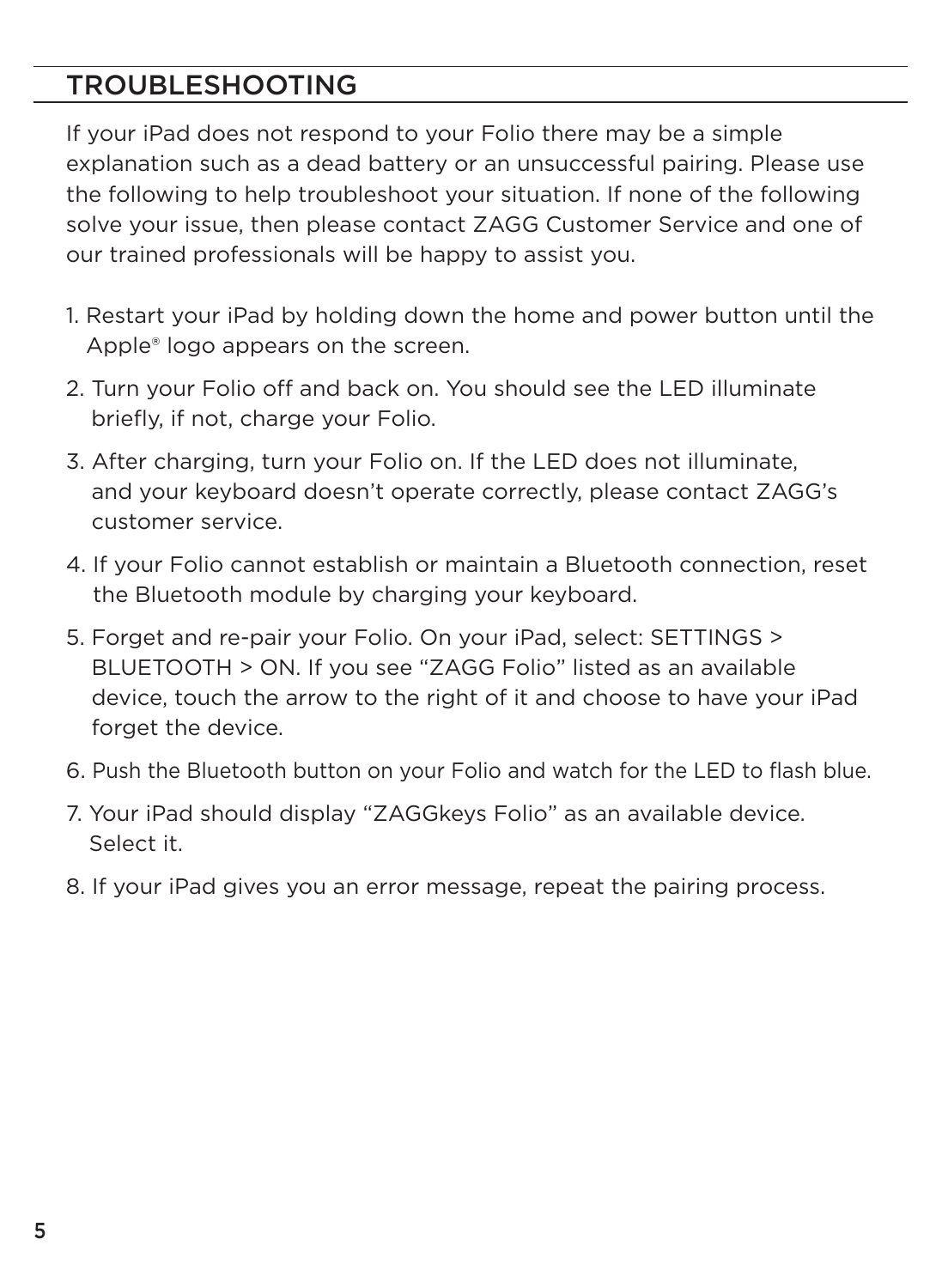For more help please see our FAQ section at: www.zagg.com/faq To reach a trained customer service representative, please use one of the following: ZAGG.com/support/contact.php | questions@zagg.com 1-800-700-ZAGG [9244] | 00-1-801-839-3906 for international customers

For unparalleled scratch protection for your iPad, we recommend ZAGG's InvisibleShield®.

©2005 - 2014 ZAGG Inc All Rights Reserved. PATENT PENDING | NASDAQ: ZAGG | MADE IN CHINA iPad® and Apple® are registered trademarks of Apple, Inc. Bluetooth® is a trademark of Bluetooth SIG, Inc. ZAGG®, InvisibleShield®, and ZAGG Folio™ are trademarks or registered trademarks of ZAGG Inc.

Changes or modifications not expressly approved by the party responsible for compliance could void the user's authority to operate the equipment.

This equipment has been tested and found to comply with the limits for a Class B digital device, pursuant to Part 15 of the FCC Rules. These limits are designed to provide reasonable protection against harmful interference in a residential installation. This equipment generates, uses and can radiate radio frequency energy and, if not installed and used in accordance with the instructions, may cause harmful interference to radio communications. However, there is no guarantee that interference will not occur in a particular installation.

If this equipment does cause harmful interference to radio or television reception, which can be determined by turning the equipment off and on, the user is encouraged to try to correct the interference by one or more of the following measures:

- Reorient or relocate the receiving antenna.
- Increase the separation between the equipment and receiver.
- Connect the equipment into an outlet on a circuit different from that to which the receiver is connected.
- Consult the dealer or an experienced radio/TV technician for help.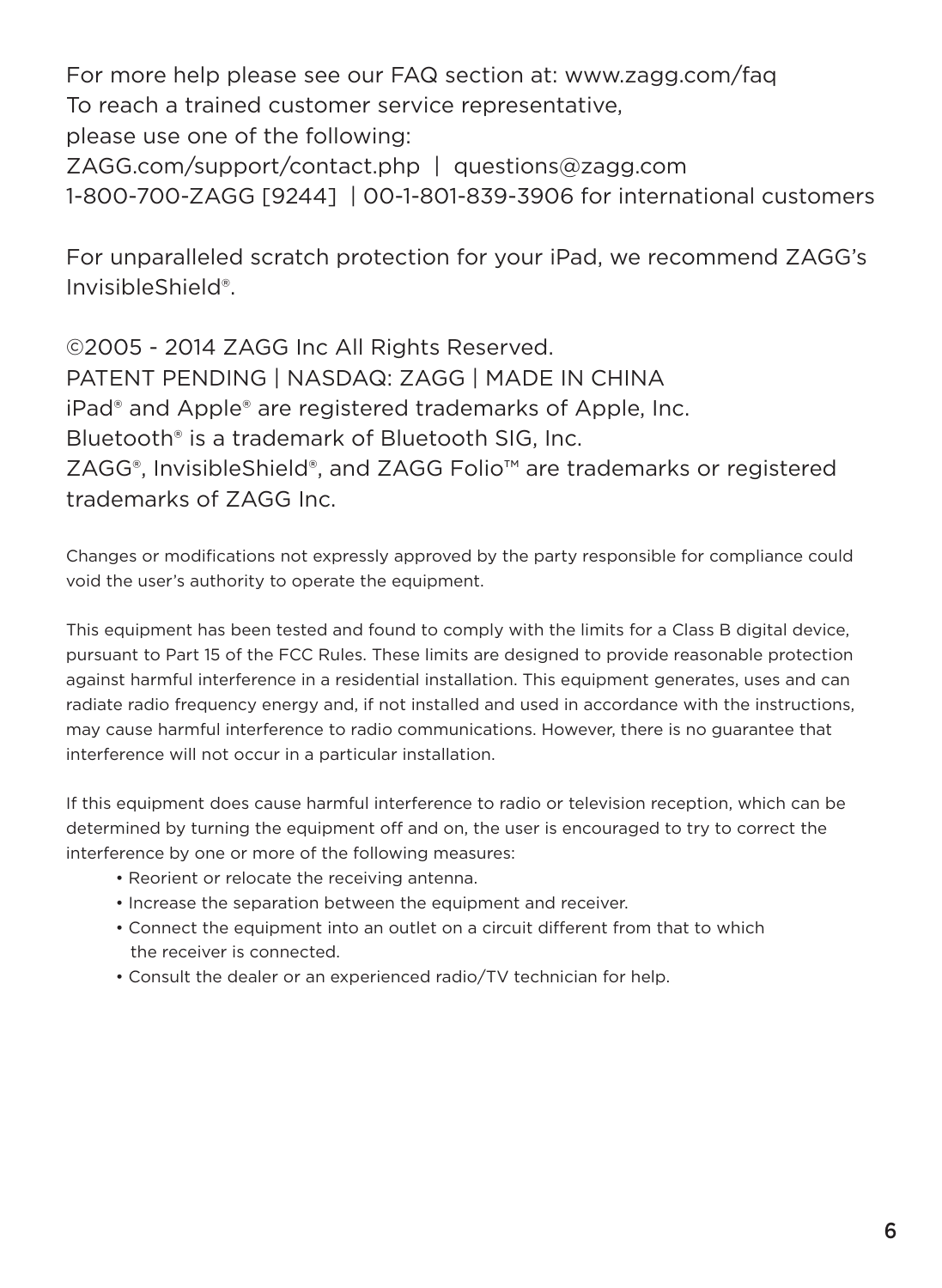## **AWARNING**

#### **Please read the precautions and operation information before using your keyboard or any accessories that accompany it. Retain this information for future use.**

- 1. Health warning: Take frequent breaks when using your keyboard. If you experience any discomfort, pain, tingling, numbness, or burning in your neck, shoulders, arms, wrists, hands, or any other part of the body, stop using your keyboard and consult a physician.
- 2. Use only micro USB chargers in connection with your keyboard.
- 3. Do not attempt to service your keyboard.
- 4. Do not disassemble or attempt to disassemble your keyboard.
- 5. Do not crush or puncture the keyboard.
- 6. Do not immerse your keyboard in water.
- 7. Do not put your keyboard in contact with water or other liquids as they could cause a short circuit, fire, or electric shock which could result in serious injury, death, or property damage.
- 8. Do not use liquid, or aerosol cleaners, or solvents on or near your keyboard. Clean only with a soft, dry cloth. Disconnect any cords before cleaning the keyboard.
- 9. Do not use your keyboard while operating a motorized vehicle, including automobile, boat, or airplane. Doing so could put you and others at risk of serious injury, death, or property damage.
- 10. Do not use or place your keyboard near any heat sources including, but not limited to, radiators, heat registers, stoves, other appliances, campfires, or barbeque grills.
- 11. To reduce the risk of fire or electric shock, wire or connect your keyboard to products only in the manner instructed in the documentation supplied herewith. Do not attempt to modify or adjust any ports. Any improper connections or adjustments may cause damage.
- 12. When you are ready to discard your keyboard, recycle your keyboard in a manner consistent with electronic recycling requirements or recommendations in your geographic area.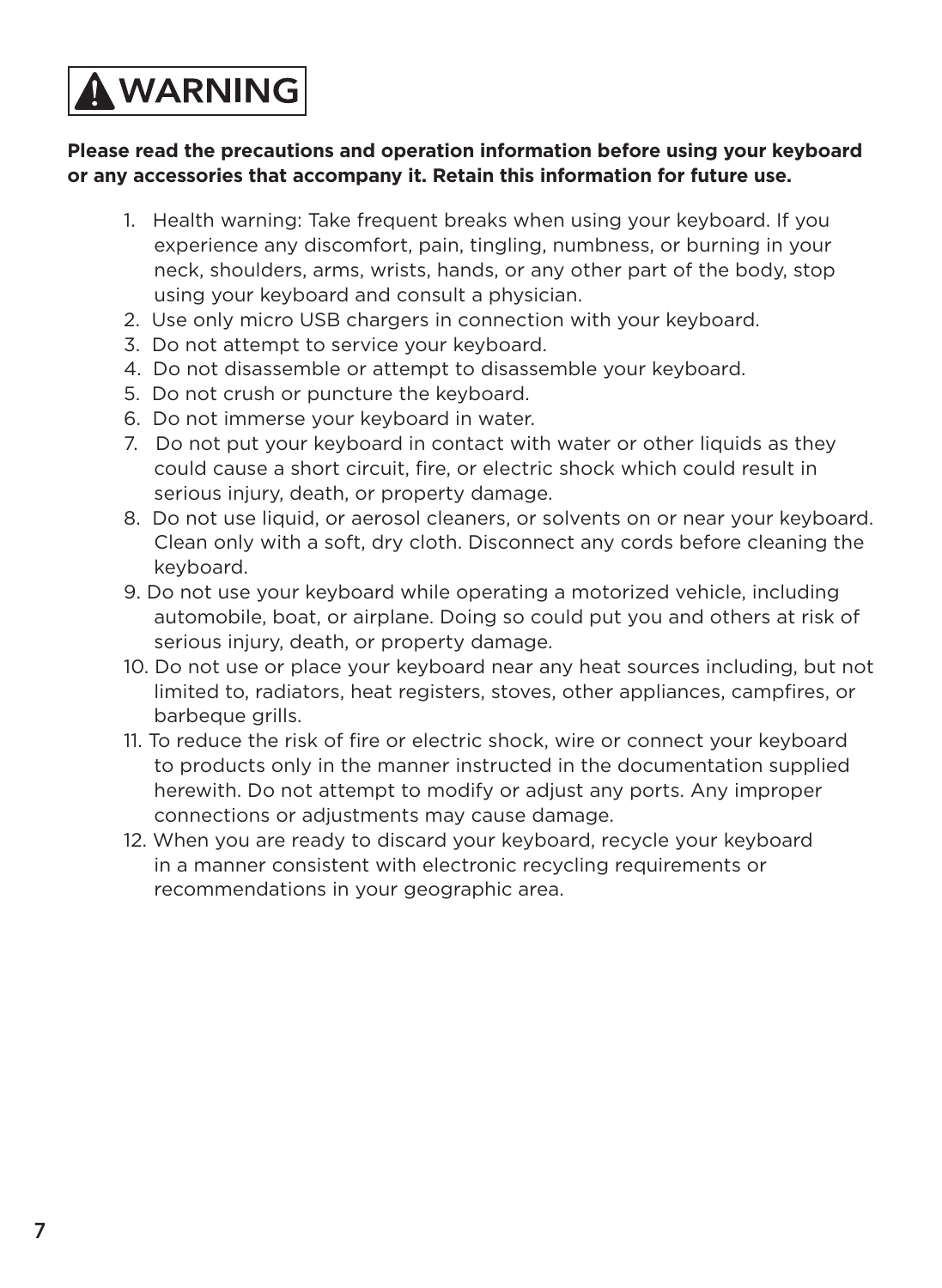

# Instructions pour le Folio Folio

### **AMISE EN GARDE**

**Veuillez consultez les importantes informations sur la santé et la sécurité à la page 7 avant d'utiliser ce produit.**

#### \*ENREGISTREMENT DE LA GARANTIE

Votre ZAGG® Folio est livré avec une garantie d'un an du fabricant. Pour activer la garantie, vous devez enregistrer votre Folio et garder votre reçu d'achat. Si vous avez acheté votre ZAGG Folio de ZAGG.com, ZAGG l'a déjà enregistré et a une copie de votre preuve d'achat.

Besoin d'aide supplémentaire ? Veuillez consultez notre section FAQ : www.zagg.com/faq.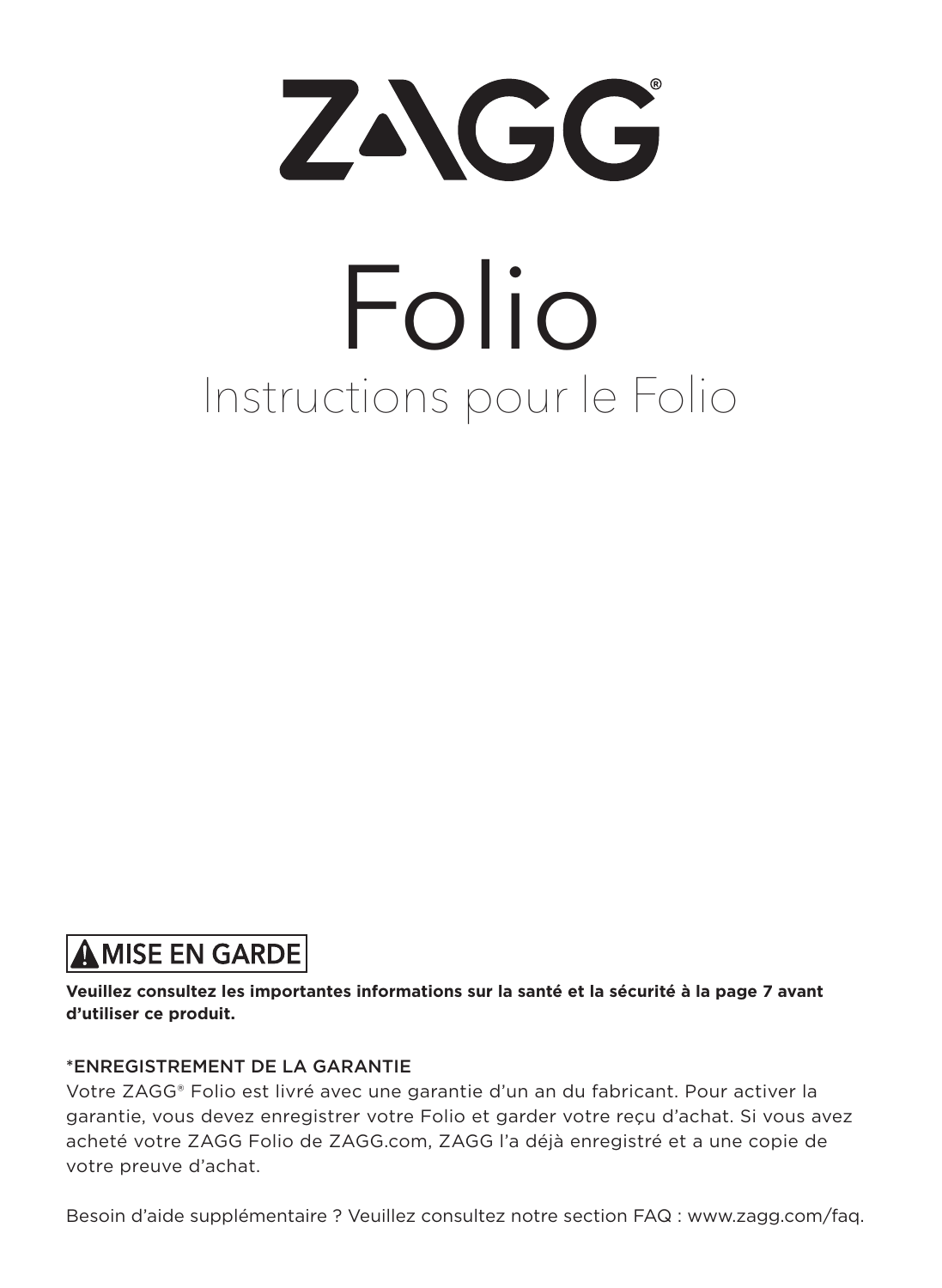### INSERTION/RETRAIT DE VOTRE iPad®

Pour insérer votre iPad dans le Folio, prenez le clavier du Folio en face de vous. Puis, avec votre iPad en mode paysage et les boutons de contrôle de volume en face de vous (le bouton d'accueil doit être à votre droite), passez la moitié inférieure de votre iPad dans la couverture en veillant à ce qu'il soit fixé (une légère pression doit être appliquée sur votre iPad pour s'assurer qu'il est fixé en bas de la couverture). Ensuite, enclenchez la moitié supérieure dans le couvercle. Vérifiez tous les coins pour vous assurer qu'ils sont également correctement positionnés.

Lorsque votre iPad est en place dans le Folio, vous pouvez le fermer et des aimants astucieusement disposés activeront la fonction veille/activation de votre iPad pour préserver la durée de vie de la batterie. Ouvrez simplement votre Folio pour activer votre iPad.

Pour retirer facilement votre iPad, saisissez le haut du couvercle du Folio au milieu et appuyez légèrement sur l'arrière de votre iPad. Saisissez le côté exposé de votre iPad et tirez/soulevez pour l'extraire du Folio.

## MISE SOUS TENSION ET HORS TENSION

Pour activer votre Folio, appuyez sur le bouton Marche. Un voyant LED vert sur la touche de la batterie s'allumera brièvement lorsque le clavier se mettra en fonction. Pour désactiver votre Folio, appuyez et maintenez enfoncée la touche Marche pendant trois secondes. Un voyant LED rouge clignotera indiquant que votre Folio est éteint.







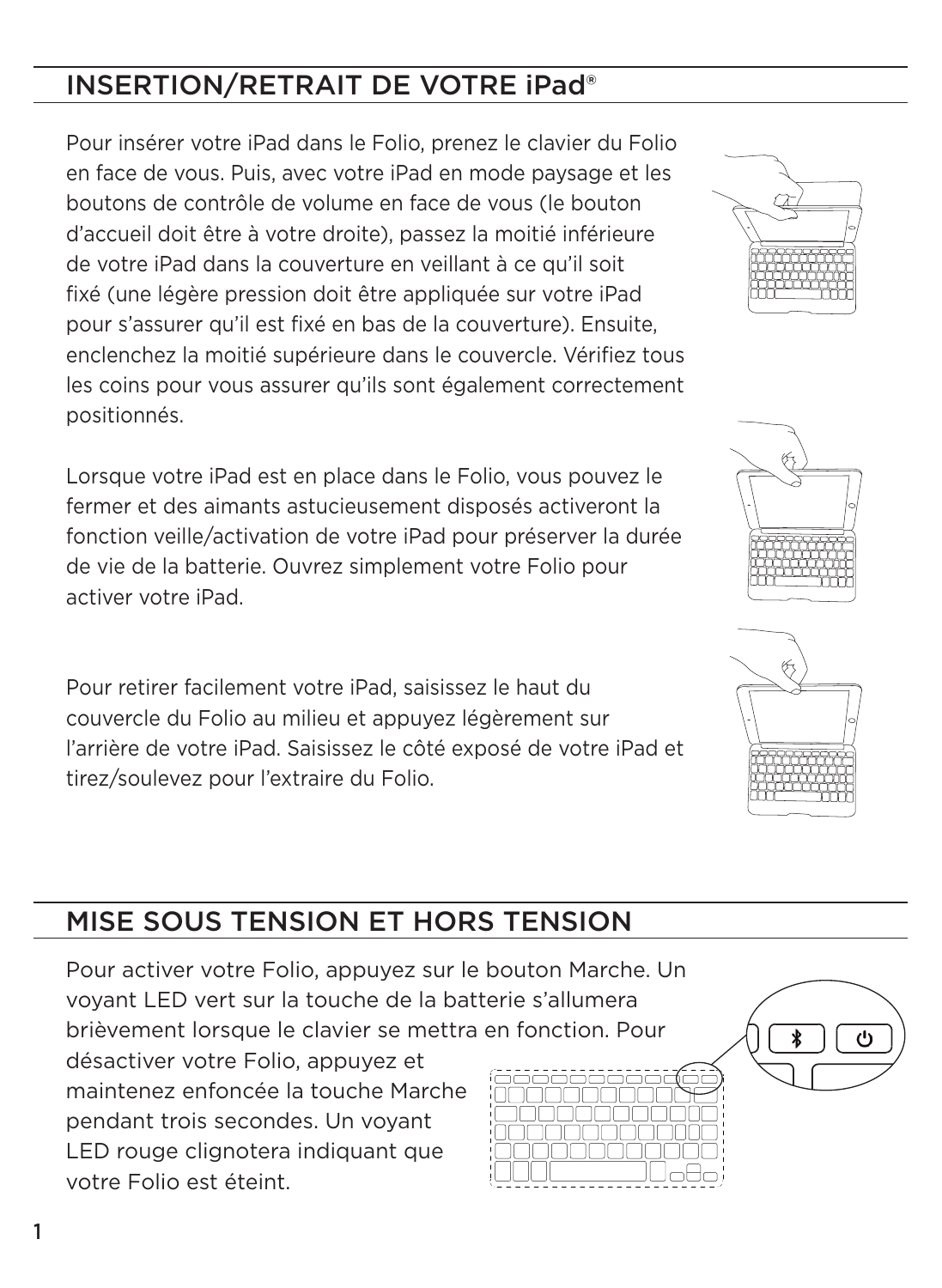## COUPLAGE DE VOTRE ZAGG Folio

Coupler votre Folio avec votre iPad est facile. Il ne devrait être couplé qu'une fois, à l'aide des instructions suivantes. Si la connexion entre votre iPad et le Folio se perd, il suffit de répéter ces étapes.

- 1. Sur votre iPad, sélectionnez : PARAMÈTRES > BLUETOOTH > ON.
- 2. Appuyez et maintenez enfoncé le bouton Bluetooth pendant trois secondes. Un voyant LED bleu sous la touche Marche clignotera jusqu'à ce que votre Folio et iPad soient couplés.
- 3. Votre iPad affichera « ZAGG Folio » comme un périphérique disponible. Sélectionnez cette option pour terminer le couplage.



Votre Folio dispose d'une puissante batterie au lithium polymère qui dure jusqu'à deux ans en utilisation normale entre les charges\*. Il est livré avec un câble de recharge que vous pouvez utiliser pour charger votre clavier rapidement et facilement. Pour charger votre Folio, suivez simplement ces étapes :

- 1. Branchez le connecteur micro USB dans le port de charge.
- 2. Branchez le connecteur USB dans une prise USB 5 V.
- 3. Un voyant LED rouge situé sous la touche de la batterie s'allumera pour indiquer que le Folio est en cours de charge. Attendez que ce voyant s'éteigne, indiquant une charge complète. Une recharge complète de votre Folio prendra habituellement entre deux et quatre heures.
- 4. Retirez le connecteur micro USB et profitez de votre Folio jusqu'à deux ans avant que vous n'ayez besoin de le recharger.

 *\* L'utilisation normale est d'environ une heure d'utilisation par jour sans la fonction de rétroéclairage. L'utilisation de la fonction rétroéclairage affectera la durée de vie de la batterie et peut nécessiter des charges plus fréquentes.*



ტ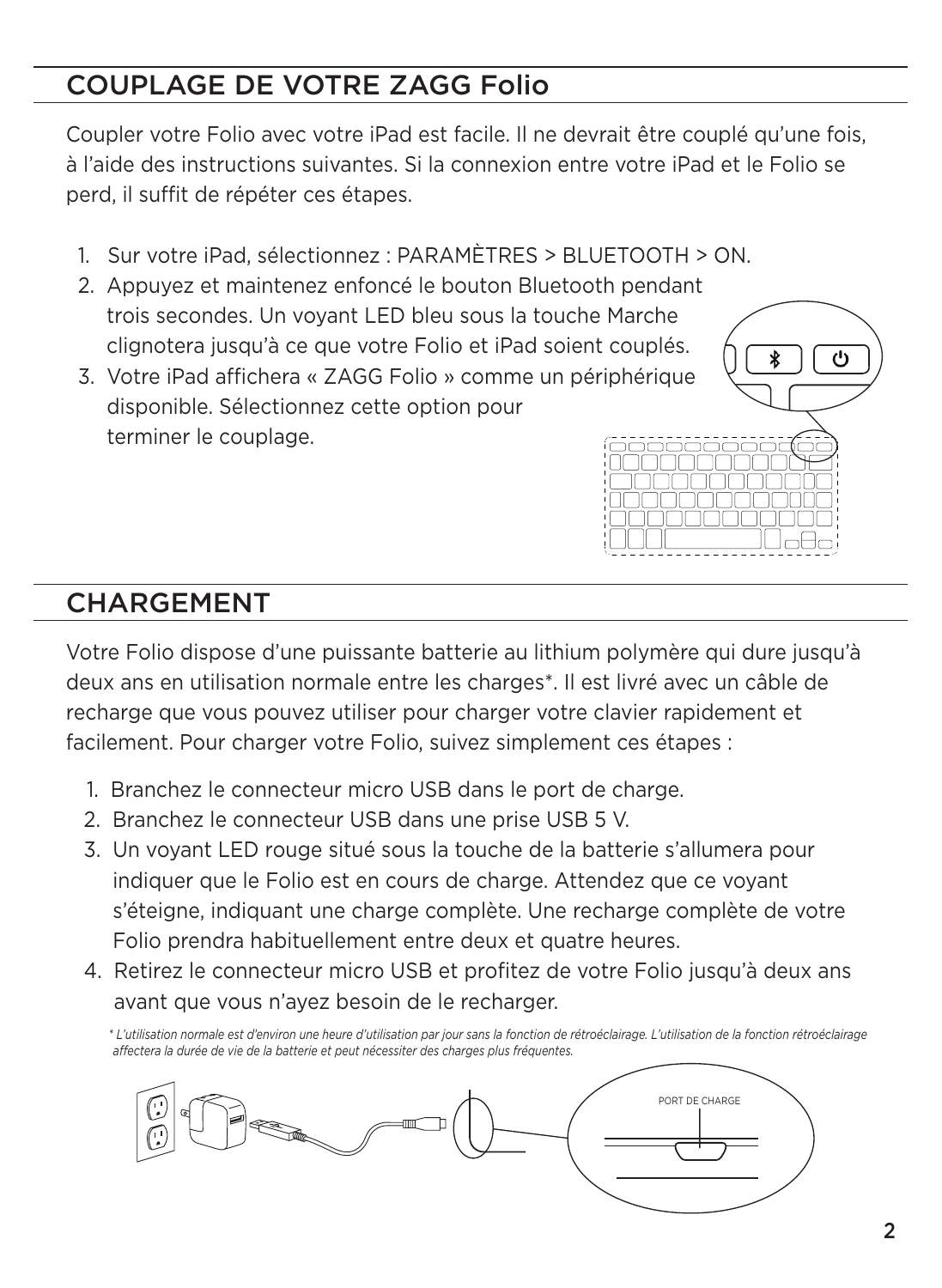#### AUTONOMIE DE LA BATTERIE

Comme mentionné, le Folio dispose d'une batterie rechargeable puissante, qui dure jusqu'à deux ans entre les charges. Pour vérifier la charge restante de la batterie de votre Folio, appuyez simplement sur Fn + la touche de la batterie. Le voyant LED clignotera de l'une des trois façons suivantes.

- 1. Trois clignotements verts indiquent 50 % ou plus de charge restante.
- 2. Trois clignotements jaunes indiquent entre 25 % et 49 % de charge restante.
- 3. Trois clignotements rouges indiquent moins de 25 % de charge restante. Lorsque votre Folio atteint un niveau de charge critique, le voyant LED rouge clignotera une fois toutes les cinq minutes.

Pour aider à préserver la durée de vie de la batterie, votre Folio passera en mode veille s'il est resté allumé et n'a pas été utilisé pendant plusieurs minutes. Pour réveiller votre Folio, appuyez sur n'importe quelle touche. La batterie du Folio n'a pas de mémoire, et peut être chargée chaque fois que vous le souhaitez. Pour une durée de vie de la batterie optimale, éteignez votre Folio lorsque vous ne l'utilisez pas pendant une durée prolongée.

## TOUCHES DE FONCTIONS SPÉCIALES

Votre clavier Folio a été conçu avec les touches de fonctions spéciales suivantes, dans le but de vous donner plus de contrôle sur votre iPad.

- **Accueil** Affiche l'écran d'accueil de votre iPad.
- **Verrouillage** Active et désactive le mode veille de votre iPad.
- ٠ **Mic –** Active Siri depuis votre clavier.
- **Recherche** Ouvre la fonction de recherche de votre iPad.
- **Fn + Recherche (iPad mini seulement)** Ouvre la fonction de recherche de votre iPad.
- **E Masquer/Afficher le clavier -** Masque ou affiche le clavier à l'écran de votre iPad.
- **Fn + Masquer/Afficher le clavier (iPad mini seulement)** Masque ou affiche le clavier à l'écran de votre iPad.
- **Piste précédente** Passe à la piste précédente sur votre liste de lecture choisie.
- **Lecture/Pause** Lance ou arrête votre liste de lecture choisie. нπ
- ÞÞ. **Piste suivante –** Passe à la piste suivante sur votre liste de lecture choisie.
- **Muet** Désactive le son de votre iPad.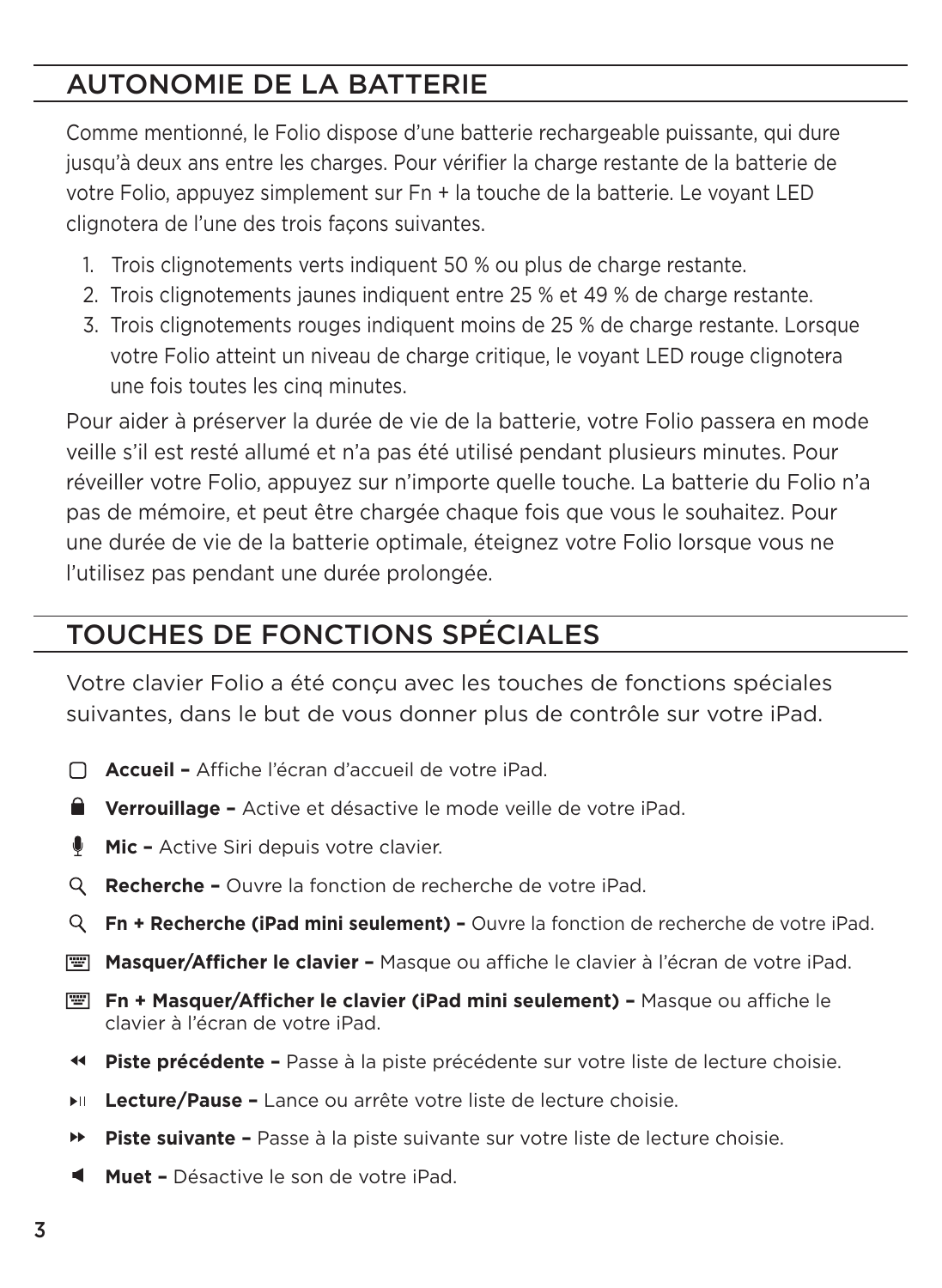- $\blacktriangleleft$ **Diminution du volume –** Diminue le volume de votre iPad.
- $\blacktriangleleft$  )) **Augmentation du volume –** Augmente le volume de votre iPad.
- caps **Verrouillage des majuscules –** Active la fonction verrouillage des majuscules. Lorsque le verrouillage des majuscules est activé, un témoin bleu restera allumé jusqu'à ce qu'il soit éteint. Pour déverrouiller le verrouillage des majuscules, il suffit d'appuyer sur verrouillage des majuscules à nouveau.
- caps **Fn + Verrouillage des majuscules (iPad mini seulement) –** Active la fonction verrouillage des majuscules. Lorsque le verrouillage des majuscules est activé, un témoin bleu s'allumera et reste allumé jusqu'à la fonction verrouillage des majuscules ce qu'il soit éteint. Pour déverrouiller le verrouillage des majuscules, tenez la touche Fn enfoncée et appuyez de nouveau sur verrouillage des majuscules.
	- ⊕ **Symbole globe –** Bascule entre les claviers internationaux (lors de l'activation dans les réglages de votre iPad).
	- Ĥ. **Fn + CTRL + Symbole de la batterie –** Indique la vie restante de la batterie.
- ₩ **Fn + Symbole de rétroéclairage (claviers rétroéclairés seulement –** Active la fonction rétroéclairage de votre Folio. Appuyez à nouveau pour le désactiver. *REMARQUE : Le rétroéclairage s'éteindra automatiquement après quelques secondes s'il n'est pas utilisé. Recommencez à taper pour l'activer.*
- Delete **Fn + Supprimer** Supprime vers l'avant.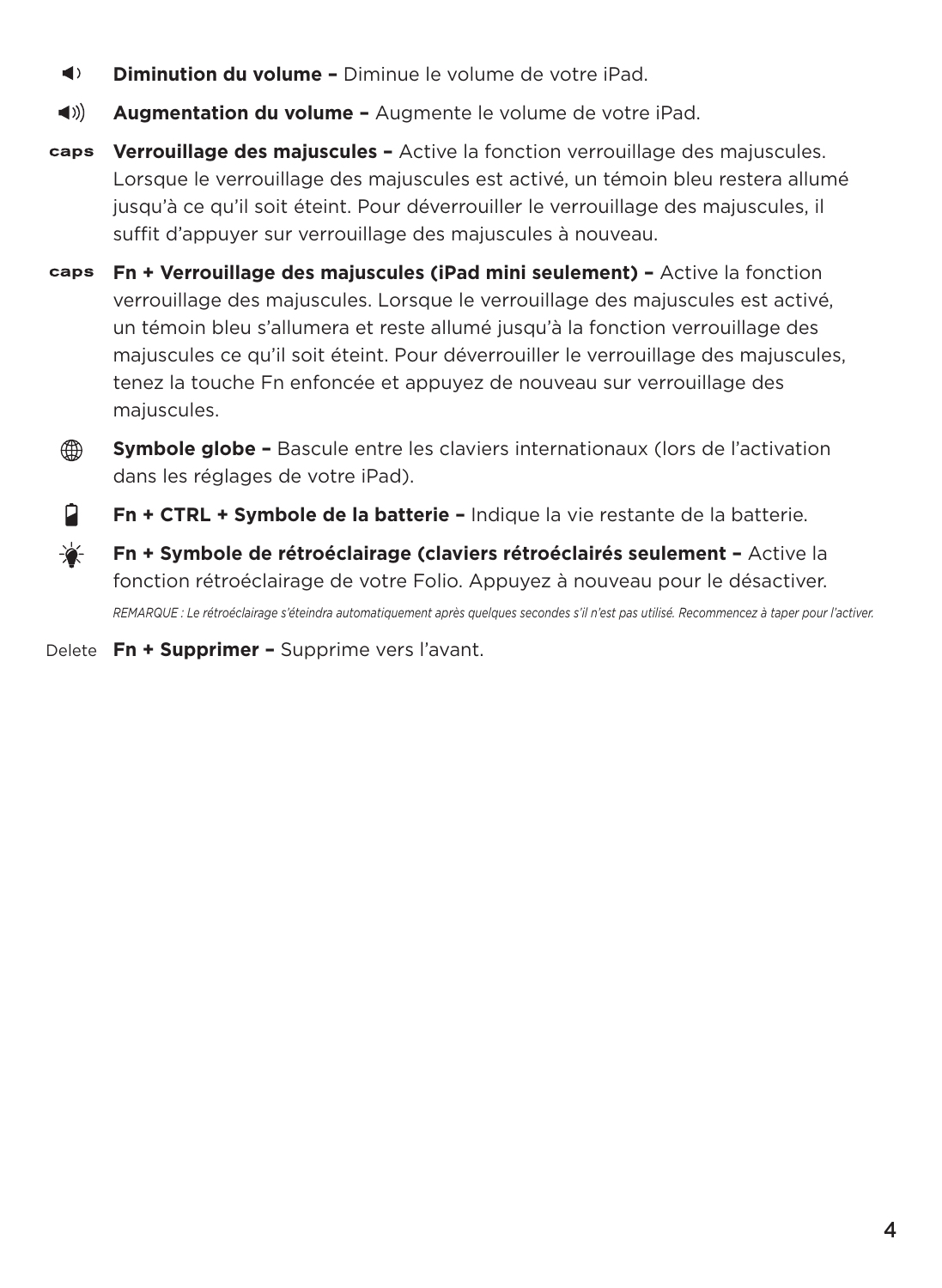### DÉPANNAGE

Si votre iPad ne répond pas à votre Folio, il peut y avoir une explication simple comme une décharge de la batterie ou un échec du couplage. Veuillez utiliser les suggestions suivantes pour vous aider à résoudre votre situation. Si aucune des suggestions suivantes ne résout votre problème, veuillez contacter le Service à la Clientèle de ZAGG, et l'un de nos professionnels qualifiés sera heureux de vous aider.

- 1. Redémarrez votre iPad en maintenant les boutons accueil et marche jusqu'à ce que le logo Apple® s'affiche sur l'écran.
- 2. Mettez votre Folio hors tension et rallumez-le. Vous devriez voir le voyant LED s'allumer brièvement; si ce n'est pas le cas, chargez votre Folio.
- 3. Après la charge, allumez votre Folio. Si le voyant LED ne s'allume pas, et si votre clavier ne fonctionne pas correctement, veuillez contacter le service à la clientèle de ZAGG.
- 4. Si votre Folio ne peut établir ou maintenir une connexion Bluetooth®, réinitialisez le module Bluetooth en chargeant votre clavier.
- 5. Oubliez et recouplez votre Folio. Sur votre iPad, sélectionnez : PARAMÈTRES > BLUETOOTH > ON. Si vous voyez le « ZAGG Folio » répertorié comme un périphérique disponible, appuyez sur la flèche à sa droite et faites en sorte que votre iPad oublie le périphérique.
- 6. Appuyez sur le bouton Bluetooth sur votre Folio et observez le voyant LED bleu clignoté.
- 7. Votre iPad doit afficher « ZAGG Folio » comme un périphérique disponible. Sélectionnez-le.
- 8. Si votre iPad vous donne un message d'erreur, répétez le processus de couplage.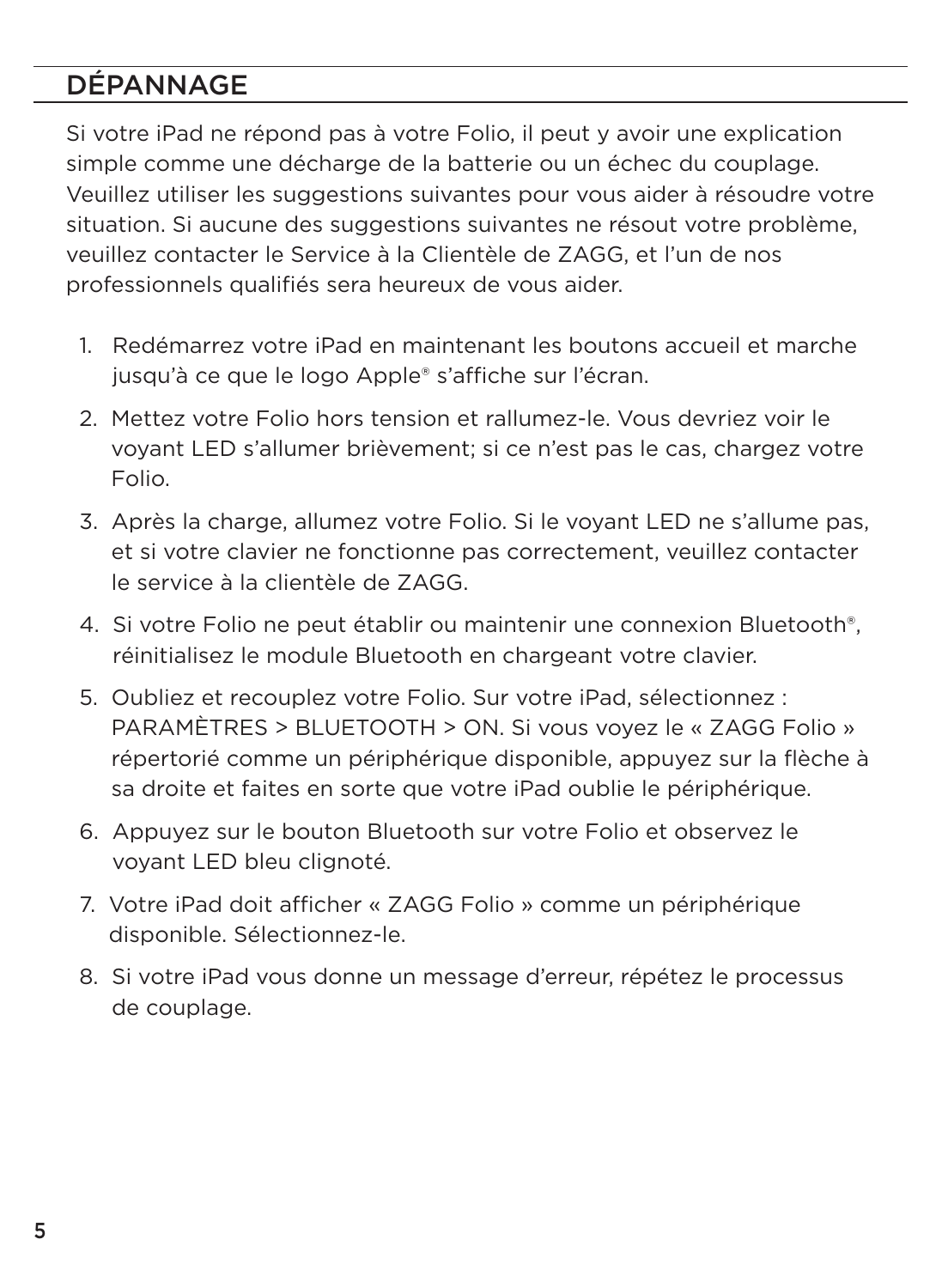Pour obtenir plus d'aide, veuillez consultez notre section FAQ : www.zagg. com/faq

Pour joindre un représentant au service à la clientèle qualifié, veuillez utiliser l'une des options suivantes :

ZAGG.com/support/contact.php | questions@zagg.com 1-800-700-ZAGG [9244] | 00-1-801-839-3906 pour les clients internationaux

Pour une protection anti-rayure inégalée pour votre iPad, nous vous recommandons InvisibleShield® de ZAGG.

© 2005 - 2014 ZAGG Inc. Tous droits réservés. EN ATTENTE DE BREVET | NASDAQ : ZAGG | FABRIQUÉ EN CHINE iPad® et Apple® sont des marques déposées de Apple, Inc. Bluetooth® est une marque de Bluetooth SIG, Inc. ZAGG®, InvisibleShield®, et ZAGG Folio™ sont des marques ou des marques déposées de ZAGG Inc.

Les changements ou modifications non expressément approuvés par la partie responsable de la conformité pourraient annuler l'autorité de l'utilisateur à utiliser l'équipement.

Cet équipement a été testé et trouvé conforme aux limites pour un appareil numérique de classe B, conformément à la partie 15 des règles de la FCC. Ces limites sont conçues pour fournir une protection raisonnable contre les interférences nuisibles dans une installation résidentielle. Cet équipement génère, utilise et peut émettre une énergie de radiofréquence et, s'il n'est pas installé et utilisé conformément aux instructions, peut causer des interférences nuisibles aux communications radio. Cependant, il n'existe aucune garantie que des interférences ne se produiront pas dans une installation particulière.

Si cet équipement provoque des interférences nuisibles à la réception radio ou télévision, ce qui peut être déterminé en mettant l'équipement sous tension et hors tension, l'utilisateur est encouragé à essayer de corriger l'interférence par une ou plusieurs des mesures suivantes :

- Réorienter ou déplacer l'antenne de réception.
- Augmenter la distance entre l'équipement et le récepteur.
- Connecter l'équipement à une sortie sur un circuit différent de celui sur lequel le récepteur est branché.
- Consulter le revendeur ou un technicien radio/TV expérimenté pour de l'aide supplémentaire.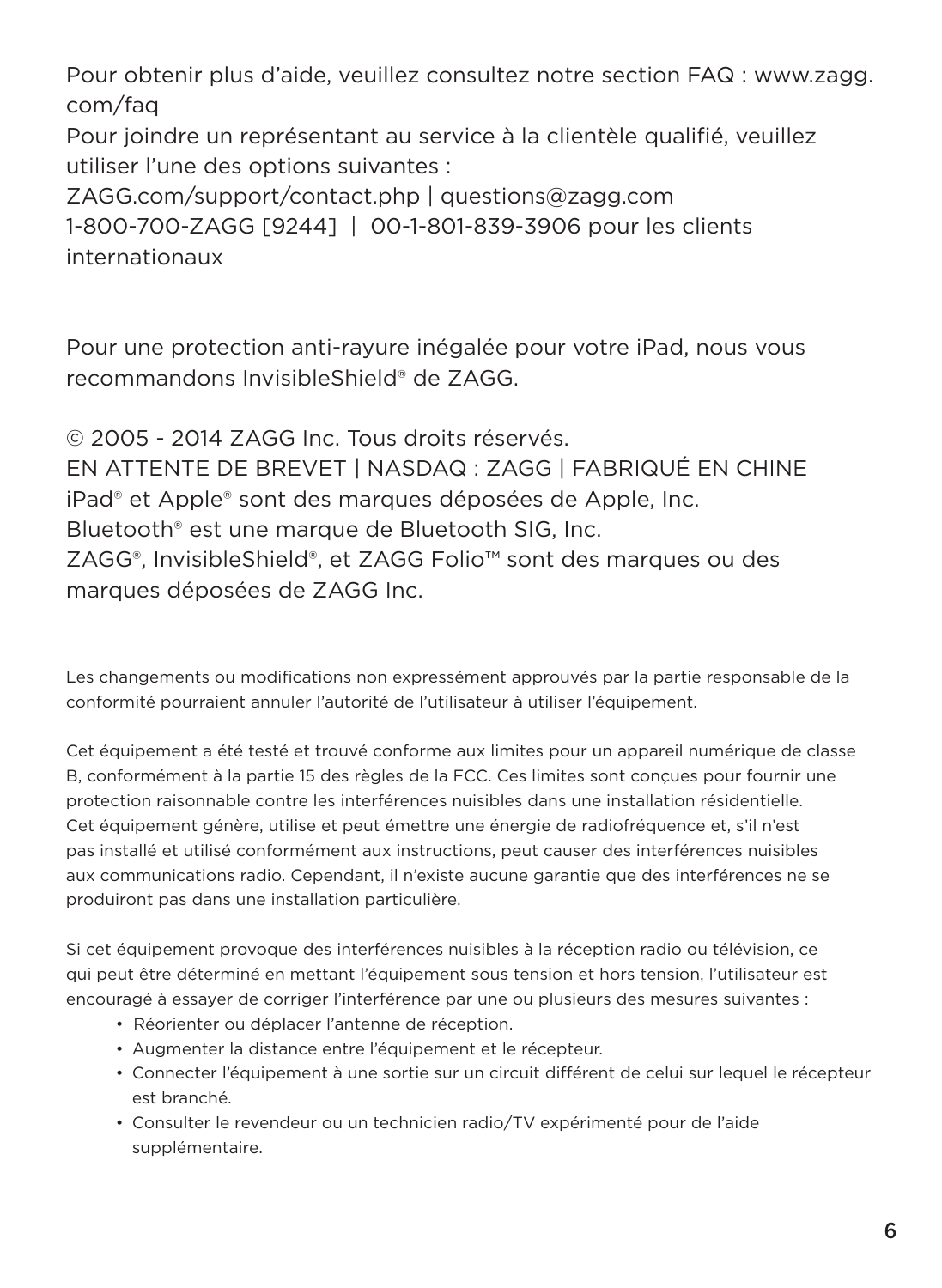## **AMISE EN GARDE**

**Veuillez lire les précautions et les informations concernant le fonctionnement avant d'utiliser votre clavier ou tout autre accessoire qui l'accompagne. Conservez ces informations pour une utilisation ultérieure.**

- 1. Mises en garde concernant la santé : faites régulièrement des pauses lorsque vous utilisez votre clavier. Si vous ressentez des gênes, des douleurs, des picotements, des engourdissements, ou des brûlures au niveau du cou, des épaules, des bras, des poignées, des mains, ou de toute autre partie du corps, arrêtez d'utiliser votre clavier et consultez un médecin.
- 2. Utilisez uniquement des chargeurs micro USB avec votre clavier.
- 3. N'essayez pas de réparer votre clavier.
- 4. Ne démontez pas ou n'essayez pas de démonter votre clavier.
- 5. N'écrasez pas ou ne perforez pas le clavier.
- 6. N'immergez pas votre clavier dans l'eau.
- 7. Évitez de verser de l'eau ou d'autres liquides sur votre clavier ce qui pourraient causer un court-circuit, un incendie, ou une décharge électrique et entraîner une blessure grave, la mort, ou des dommages matériels.
- 8. N'utilisez pas de nettoyants, de solvants liquides, ou sous forme d'aérosols sur ou à proximité de votre clavier. Nettoyez seulement à l'aide d'un chiffon doux humide. Débranchez le câble avant de nettoyer le clavier.
- 9. N'utilisez pas votre clavier lors de la conduite d'un véhicule motorisé notamment une voiture, un bateau, ou un avion au risque de mettre en péril votre vie et celle d'autres personnes et d'entraîner des blessures graves, la mort ou des dommages matériels.
- 10. N'utilisez pas ou ne placez pas votre clavier à proximité de sources de chaleur notamment, mais pas seulement, de radiateurs, de bouches de chaleur, de poêles, d'autres appareils, de feux de camp, ou de barbecues.
- 11. Afin de réduire le risque d'incendie ou de décharge électrique, raccordez ou branchez votre clavier sur les produits de la manière indiquée dans la documentation fournie uniquement. Ne tentez pas de modifier ou de régler les ports. Toutes connexions ou réglages incorrects peuvent causer des dommages.
- 12. Lorsque vous souhaitez jeter votre clavier, recyclez-le en fonction des normes ou des recommandations de recyclage de produits électroniques en vigueur dans votre région.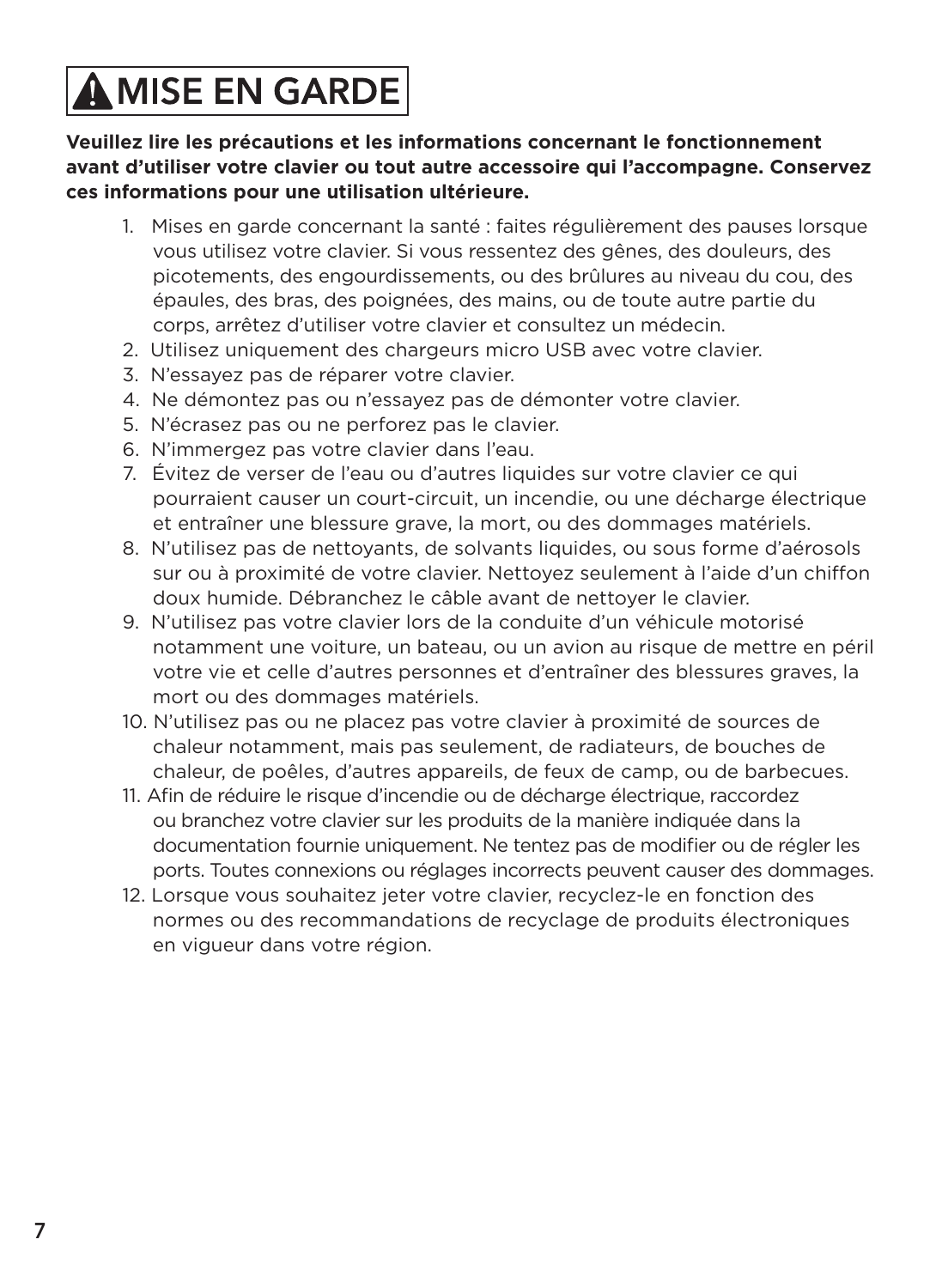

# Instrucciones para Folio Folio

## **A ADVERTENCIA**

**Consulte la información importante sobre la sanidad y seguridad en la página 7 antes de usar este producto.**

#### \*REGISTRO DE LA GARANTÍA

Su ZAGG® Folio viene con una garantía de fábrica de un año. Con el fin de activar la garantía, usted debe registrar su Folio, así como guardar su recibo de compra. Si usted compró su ZAGG Folio desde el sitio ZAGG.com, ZAGG ya lo ha registrado y tiene una copia de su comprobante de compra.

¿Necesita más ayuda? Por favor consulte nuestra sección de preguntas frecuentes en: www.ZAGG.com/faq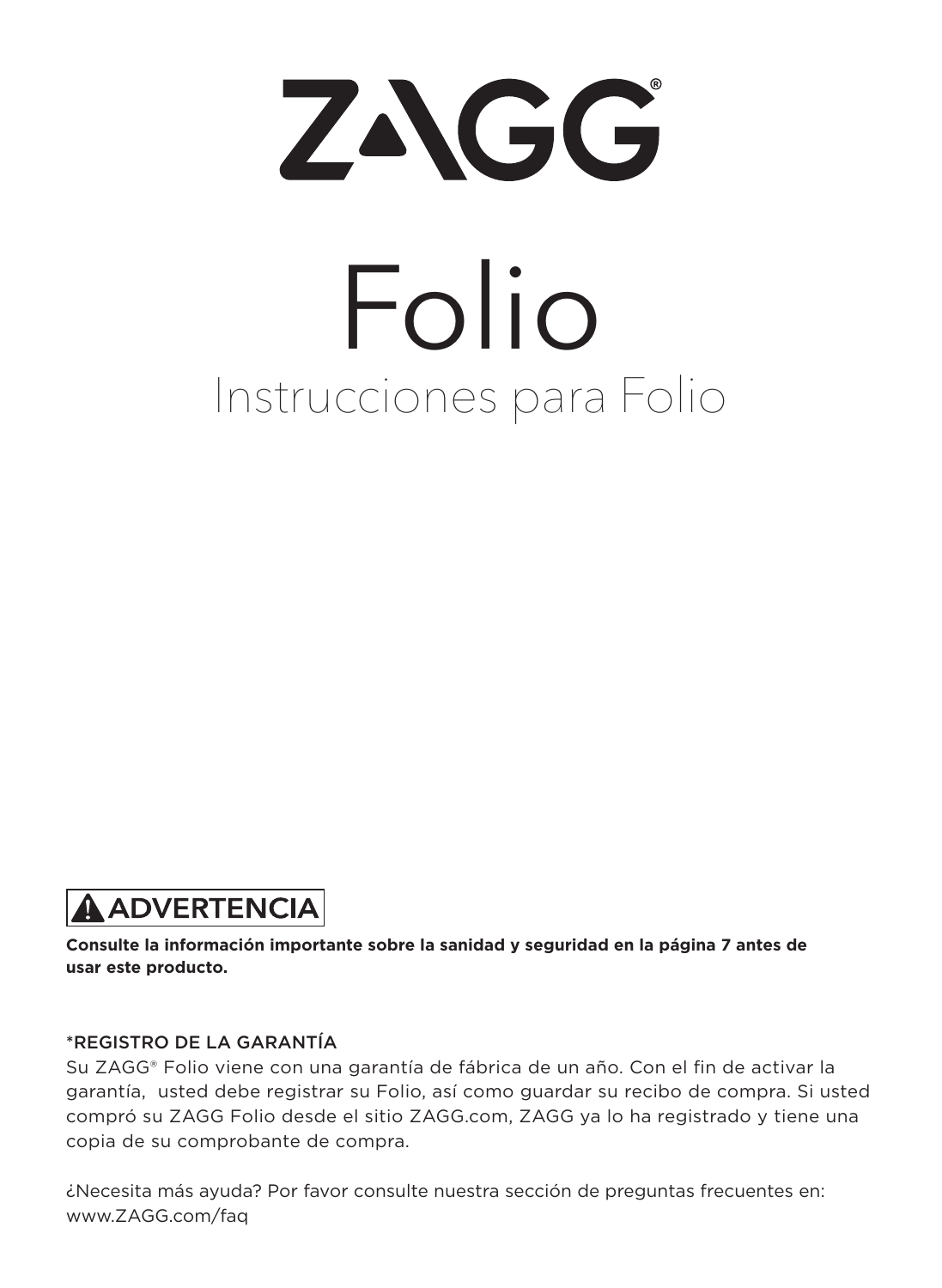#### INSERTAR/EXTRAER SU iPad®

Para insertar su iPad en el Folio, comience colocando el teclado del Folio frente a usted. Luego, con su iPad en modo horizontal y los botones de control de volumen mirando hacia afuera (el botón Inicio está a su derecha) ajuste la mitad inferior de su iPad en la cubierta, asegurándose de que esté bien ajustado (puede que tenga que aplicar una ligera presión a su iPad para asegurarse que esté ajustado en la parte inferior de la cubierta). A continuación, presione para colocar la mitad superior dentro de la cubierta. Revise todas las esquinas para asegurarse que también se hayan colocado correctamente.

Cuando su iPad está asegurado en el Folio, usted puede cerrarlo y los imanes hábilmente colocados activarán la función de hibernación/ reactivación de su iPad para ayudar a preservar la vida de la batería. Basta con abrir el Folio reactivar a su iPad.

Para quitar fácilmente su iPad, tome la parte superior de la cubierta del Folio en el centro y aplique una ligera presión en la parte posterior de su iPad. Tome su iPad por el lado expuesto y levante/arranque del Folio.

#### ENCENDER Y APAGAR

Para encender el Folio, presione el botón de Encendido. Un indicador LED verde en la tecla de la batería se iluminará brevemente mientras se enciende el teclado. Para apagar el Folio, presione y mantenga presionado el botón de Encendido durante tres segundos. Un indicador LED rojo parpadeará, indicando que su Folio se ha apagado.







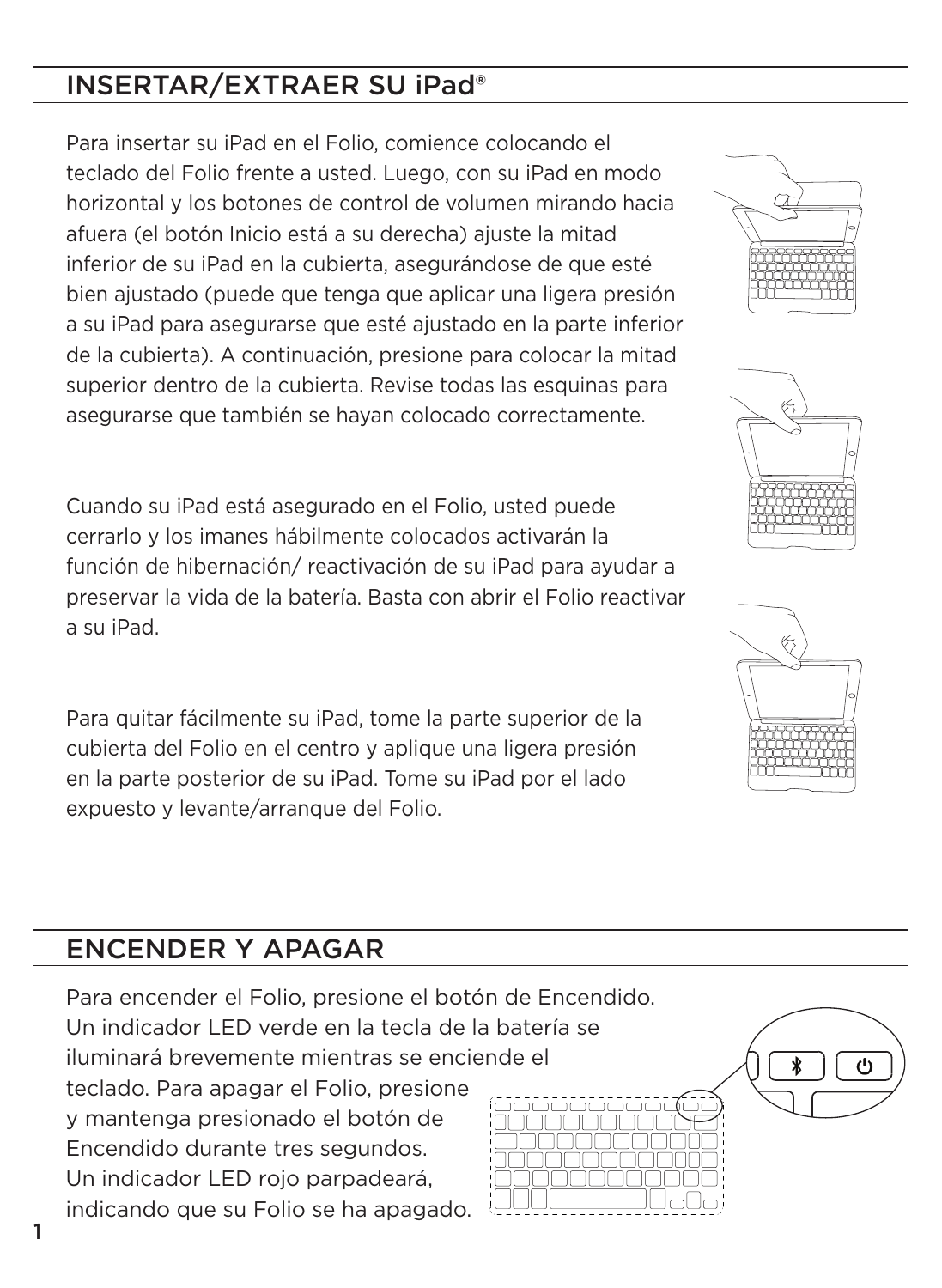#### SINCRONIZAR EL ZAGG FOLIO

Sincronizar su Folio con su iPad es fácil. Solo necesitará sincronizarse una vez, siguiendo estas direcciones. Si la conexión entre su iPad y Folio se llegara a perder, simplemente repita estos pasos.

- 1. En su iPad seleccione: CONFIGURACIÓN> BLUETOOTH> ENCENDER.
- 2. Presione y mantenga pulsado el botón del Bluetooth durante tres segundos. Un indicador LED azul en el botón de Encendido parpadeará hasta que el folio y el iPad están sincronizados.
- 3. Su iPad mostrará "ZAGG Folio" como dispositivo disponible. Seleccione esta opción para completar la sincronización.



#### CARGA

Su Folio cuenta con una batería de polímero de litio de gran alcance que tiene una duración de hasta dos años de uso normal entre cargas\*. Viene con un cable de carga que usted puede utilizar para cargar el teclado de forma rápida y cómoda. Para cargar su Folio, simplemente siga estos pasos:

- 1. Conecte el micro conector USB en el puerto de carga.
- 2. Conecte el conector normal USB en cualquier puerto USB de 5V.
- 3. Un indicador LED rojo en el botón de la batería se iluminará para indicar que su Folio está cargando. Espere hasta que esta luz se apague, lo que indicará una carga completa. Por lo general toma entre 2-4 horas cargar completamente su folio.
- 4. Retire el micro conector USB y disfrute su Folio hasta por dos años antes de tener que cargarlo de nuevo.

 *\* El uso normal es de aproximadamente una hora de uso diaria sin la función de luz de fondo. Usar la función de luz de fondo tendrá un impacto en la vida de la batería y requerirá cargar la batería con más frecuencia.*

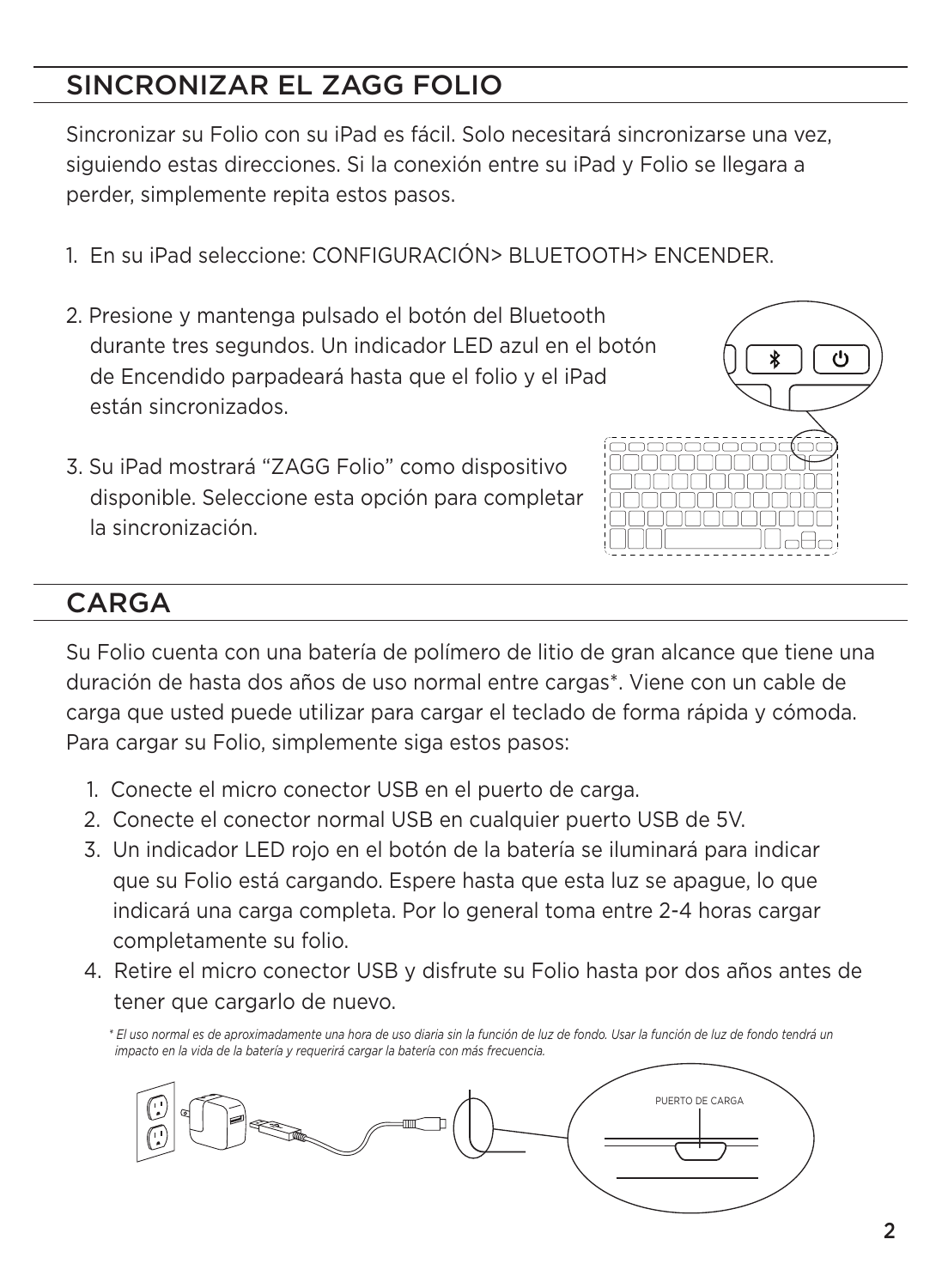## DURACIÓN DE LA BATERÍA

Como se mencionó antes, el Folio cuenta con una potente batería recargable que dura hasta dos años, entre cargas. Para comprobar el nivel de batería restante de su Folio presione la tecla Fn+ la tecla de batería. El indicador LED parpadeará de una de estas tres maneras.

- 1. Tres flashes verdes indican 50% o más de batería restante.
- 2. Tres flashes amarillos indican entre 25% -49% de batería restante.
- 3. Tres flashes rojos indican menos del 25% de batería restante. Cuando su Folio alcanza el nivel crítico de batería, el indicador LED rojo parpadeará una vez cada cinco minutos.

Para ayudar a preservar la vida de la batería, el Folio entrará en el modo hibernación si se deja encendido y no se utiliza durante unos minutos. Para reactivar su Folio, pulse cualquier tecla. La batería del Folio no tiene memoria y se puede cargar cuando usted lo desee. Para optimizar la vida de la batería, apague el Folio cuando no esté en uso durante un tiempo prolongado.

#### TECLAS DE FUNCIONES ESPECIALES

El teclado de su Folio ha sido diseñado con las siguientes teclas de función especiales para darle más control sobre su iPad.

- **Inicio –** Muestra la pantalla de inicio de su iPad.
- **Bloqueo –** Activa y desactiva el modo de hibernación de su iPad.
- **Mic** Activa Siri desde su teclado.
- **Buscar** Abre la función de búsqueda de su iPad.
- **Fn+ Buscar (solo para iPad mini)** Abre la función de búsqueda de su iPad.
- **E Ocultar/Mostrar Teclado -** Oculta o muestra el teclado de pantalla de su iPad.
- **Fn + Ocultar/Mostrar Teclado (solo para iPad mini)** Hoculta o muestra el teclado de pantalla de su iPad.
- **Pista Anterior** Salta a la pista anterior en la lista de reproducción actual.
- **Play / Pausa** Inicia o detiene su lista de reproducción actual.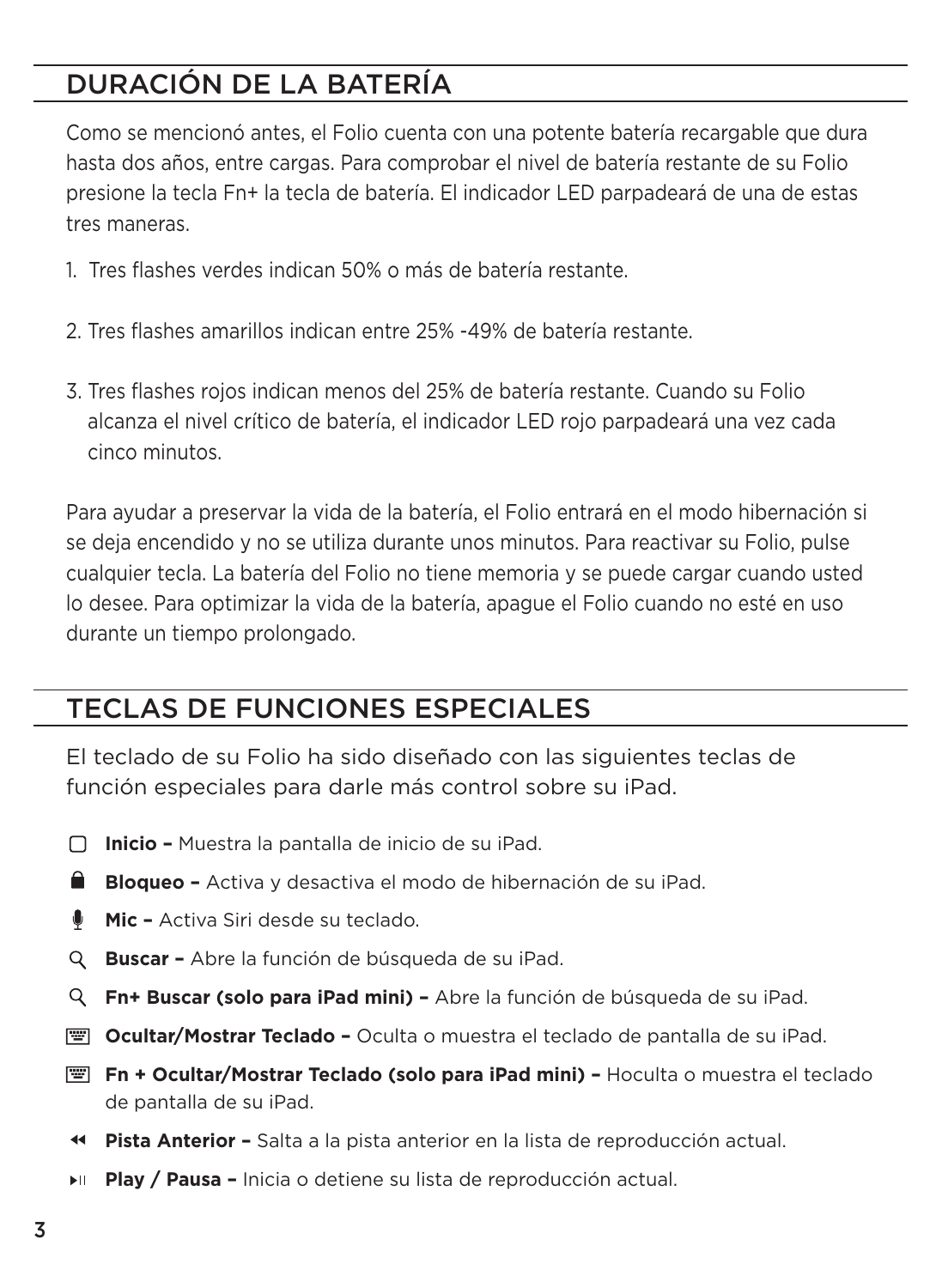- ÞÞ. **Pista Siguiente –** Salta a la siguiente pista en la lista de reproducción actual.
- $\blacksquare$ **Silencio –** Silencia el audio del iPad.
- $\blacktriangleleft$ **Bajar Volumen –** Disminuye el volumen de su iPad.
- **Subir Volumen** Aumenta el volumen de su iPad.  $\blacktriangleleft$  ))
- caps **Bloqueo de Mayúsculas –** Activa la función de Bloqueo de Mayúsculas. Cuando la función Bloqueo de Mayúsculas está activa se encenderá un indicador de luz azul que permanecerá encendido hasta que se apague. Para desactivar el Bloqueo de Mayúsculas, presione Bloqueo de Mayúsculas de nuevo.
- **Fn + Bloqueo de Mayúsculas (sólo para iPad mini)** Activa la función de Bloqueo caps de Mayúsculas. Cuando la función Bloqueo de Mayúsculas está activa un indicador de luz azul se encenderá y permanecerá encendido hasta que el Bloqueo de Mayúsculas se apague. Para desactivar el Bloqueo de Mayúsculas, presione y mantenga presionado la tecla fn y presione Bloqueo de Mayúsculas de nuevo.
	- ⊕

**Símbolo del Mundo –** Alterna entre los teclados internacionales (cuando están activados en la configuración de su iPad).

- Ĥ. **Fn + CTRL + Símbolo de la Batería –** Indica duración de la batería restante.
- ₩ **Fn + Símbolo de Luz de Fondo –** Activa la función de luz de fondo de su Folio. Presiónela de nuevo para apagar las luces.

*NOTE: La iluminación de fondo se apagará automáticamente después de un par de segundos si no se utiliza. Comience a escribir de nuevo para activarla.*

Delete **Fn + Supr –** Elimina hacia adelante.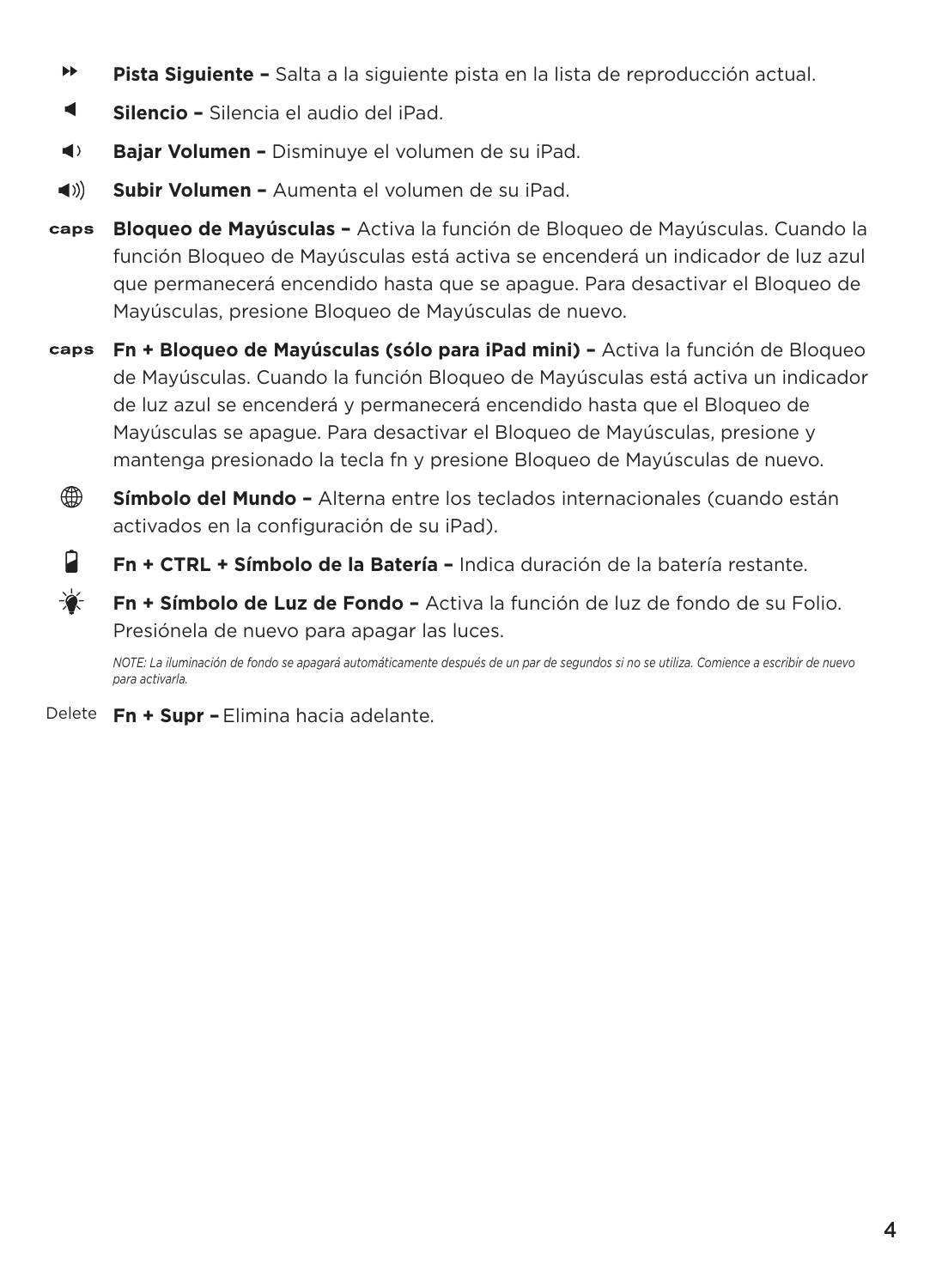### RESOLUCIÓN DE PROBLEMAS

Si el iPad no responde a su Folio debe haber una explicación simple, como que la batería está agotada o que se produjo una sincronización fallida. Por favor utilice la siguiente guía para ayudar a solucionar su situación. Si ninguna de las acciones resuelve su problema, por favor póngase en contacto con el área de Atención al Cliente de ZAGG y uno de nuestros representantes estará encantado de ayudarle.

- 1. Reinicie su iPad manteniendo presionados los botones de inicio y de encendido hasta que aparezca el logotipo de Apple® en la pantalla.
- 2. Apague su Folio y luego vuelva a encenderlo. En este momento usted debería ver que el indicador LED se ilumina brevemente, si no, proceda a cargar su Folio.
- 3. Después de la carga, prenda su Folio. Si el indicador LED no se ilumina, y el teclado no funciona correctamente, por favor póngase en contacto con el área de atención al cliente de ZAGG.
- 4. Si su Folio no puede establecer o mantener una conexión Bluetooth, reinicie el módulo Bluetooth cargando su teclado.
- 5. Olvidar y re-sincronizar su Folio. En su iPad, seleccione: CONFIGURACIÓN> BLUETOOTH> ENCENDER. Si "ZAGG Folio" aparece como un dispositivo disponible, toque la flecha a la derecha de este y elija que su iPad olvide el dispositivo.
- 6. Presione el botón Bluetooth en su Folio y observe que el indicador LED parpadee mostrando una luz azul.
- 7. Su iPad debería mostrar "ZAGG Folio" como dispositivo disponible. Selecciónelo.
- 8. Si su iPad muestra un mensaje de error, repita el proceso de sincronización.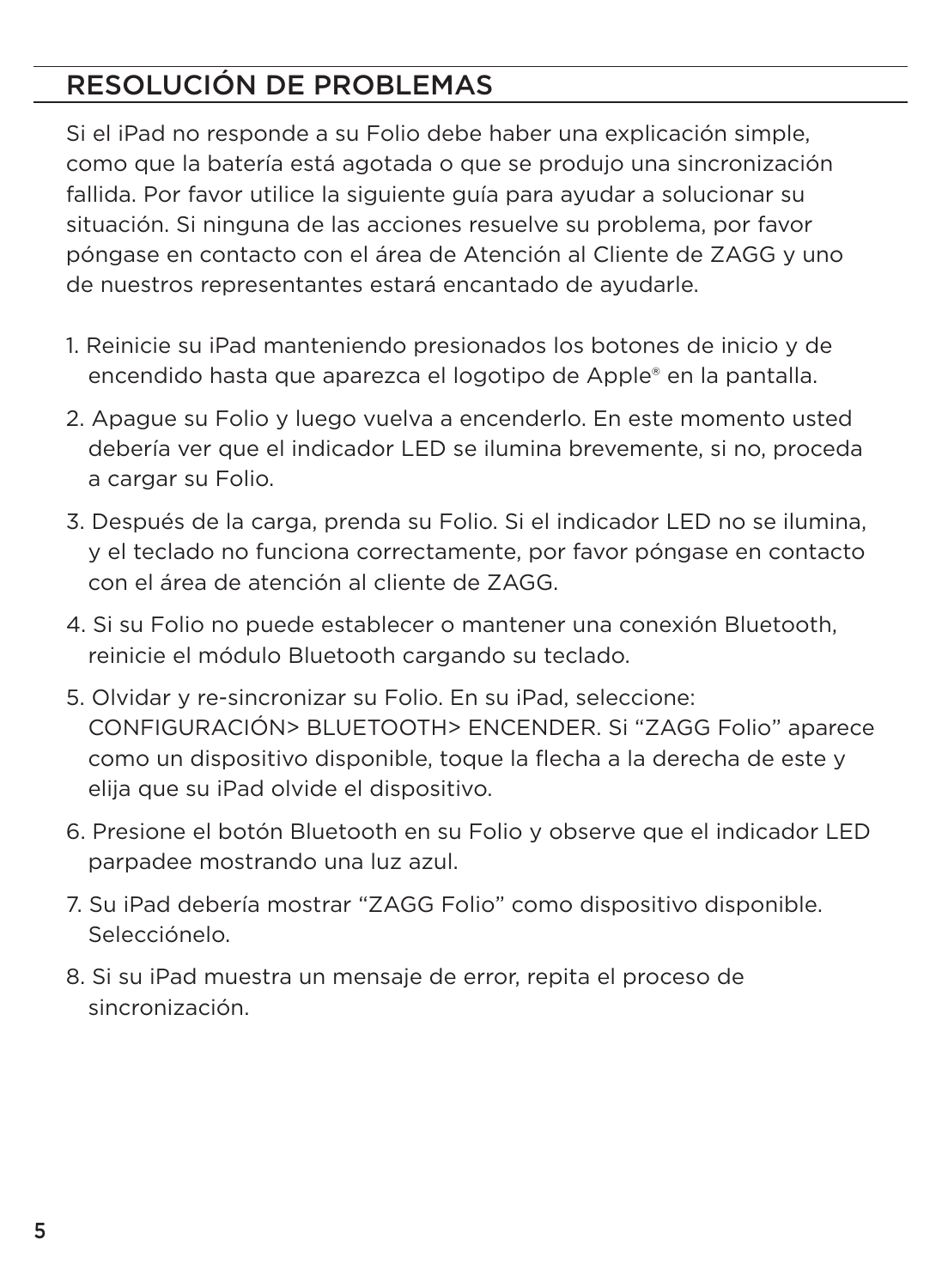Para obtener más ayuda por favor visite nuestra sección de preguntas frecuentes en: www.zagg.com/faq

Para comunicarse con un representante de atención al cliente, por favor utilice los siguientes canales:

ZAGG.com/support/contact.php | questions@zagg.com 1-800-700-ZAGG [9244] | 00-1-801-839-3906 para clientes internacionales

Para una protección sin precedentes anti rayas para su dispositivo, recomendamos el InvisibleShield® de ZAGG.

©2005 - 2014 ZAGG Inc | Todos los Derechos Reservados. PATENTE PENDIENTE | NASDAQ: ZAGG | HECHO EN CHINA Apple® and iPad® son marcas o marcas registradas de ZAGG Inc. Bluetooth® es una marca comercial de Bluetooth SIG, Inc. ZAGG®, InvisibleShield® , y ZAGG Folio™ son marcas o marcas registradas de ZAGG Inc.

Cualquier cambio o modificación que no esté aprobado expresamente por las partes responsables del cumplimiento de la ley, pueden anular la autoridad que tiene el usuario para operar el equipo.

Este dispositivo ha sido probado y cumple con los límites para dispositivos digitales Clase B, en cumplimiento con la parte 15 del reglamento de la FCC. Estos límites son diseñados para proporcionar una protección razonable contra interferencia dañina en instalaciones residenciales. Este equipo genera, utiliza y puede irradiar energía de radio frecuencia y, si no se instala y utiliza de acuerdo con las instrucciones, puede ocasionar interferencia dañina a las comunicaciones radiales. Sin embargo, no existe garantía alguna que la interferencia no ocurrirá en una instalación en particular.

Si este dispositivo causa interferencias dañinas a la recepción de radio y televisión, la cual se puede determinar al encender y apagar el dispositivo, se alienta al usuario a corregir la interferencia tomando una o varias de las siguientes medidas:

- Reoriente o re posicione la antena receptora.
- Incremente la separación entre el equipo y el receptor.
- Conecte el equipo a un enchufe o circuito distinto al que tiene conectado el receptor.
- Consulte con el vendedor o un técnico experimentado de radio/TV para ayuda.